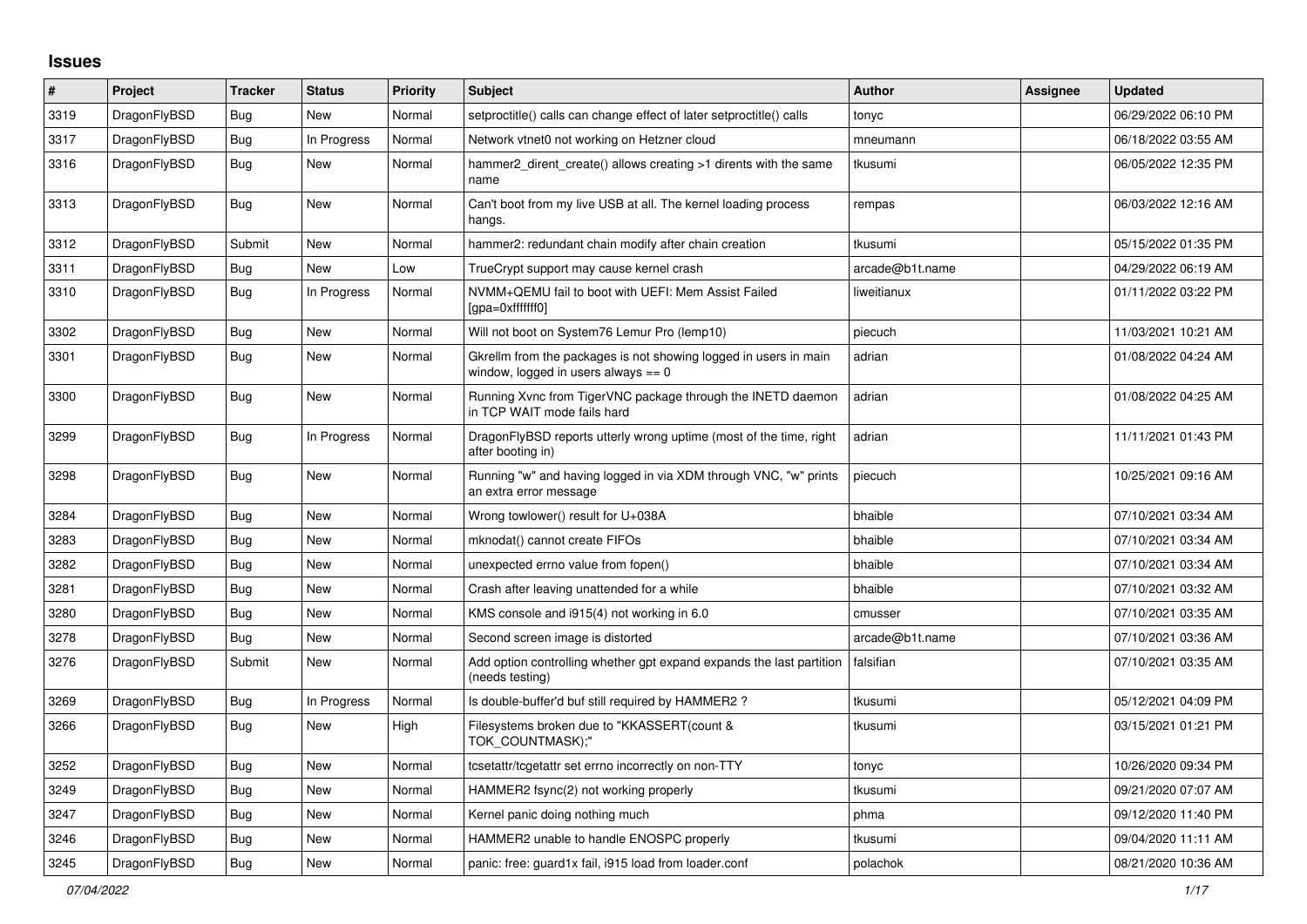| $\vert$ # | Project      | <b>Tracker</b> | <b>Status</b> | <b>Priority</b> | <b>Subject</b>                                                                                                                                              | <b>Author</b>     | Assignee | <b>Updated</b>      |
|-----------|--------------|----------------|---------------|-----------------|-------------------------------------------------------------------------------------------------------------------------------------------------------------|-------------------|----------|---------------------|
| 3243      | DragonFlyBSD | Bug            | New           | Normal          | SMART status not reported properly for SSD disks                                                                                                            | daftaupe          |          | 09/09/2020 11:03 PM |
| 3240      | DragonFlyBSD | <b>Bug</b>     | <b>New</b>    | High            | compile error because of openssl with /usr/dports/security/rhash for<br>mysgl 8 install                                                                     | <b>UlasSAYGIN</b> |          | 06/04/2020 08:05 AM |
| 3239      | DragonFlyBSD | Bug            | <b>New</b>    | Normal          | unable to SIGKILL glitched emacs                                                                                                                            | piecuch           |          | 05/26/2020 03:30 AM |
| 3238      | DragonFlyBSD | <b>Bug</b>     | <b>New</b>    | Normal          | race conditions when printing from vkernel console                                                                                                          | piecuch           |          | 05/19/2020 02:50 PM |
| 3235      | DragonFlyBSD | <b>Bug</b>     | New           | Normal          | Kernel panic in devfs_vnops.c                                                                                                                               | mneumann          |          | 04/28/2020 07:00 AM |
| 3231      | DragonFlyBSD | <b>Bug</b>     | New           | Normal          | wifi drops on 5.8                                                                                                                                           | tse               |          | 04/06/2020 05:08 AM |
| 3228      | DragonFlyBSD | Bug            | <b>New</b>    | Low             | pfi kif unref: state refcount $\leq$ 0 in dmesg                                                                                                             | justin            |          | 03/05/2021 06:39 AM |
| 3227      | DragonFlyBSD | Submit         | <b>New</b>    | Normal          | Add HAMMER2 instructions in the installation medium README                                                                                                  | daftaupe          |          | 03/26/2020 03:34 PM |
| 3226      | DragonFlyBSD | <b>Bug</b>     | New           | Normal          | Xorg freezes in vm: thread stuck in "objtrm1"                                                                                                               | peeter            |          | 04/08/2020 02:10 AM |
| 3225      | DragonFlyBSD | Bug            | New           | Normal          | nfsd freeze when using gemu                                                                                                                                 | tse               |          | 03/17/2020 11:52 AM |
| 3224      | DragonFlyBSD | Bug            | New           | Normal          | Kernel panic when trying to ping6                                                                                                                           | zhtw              |          | 03/08/2020 08:55 AM |
| 3222      | DragonFlyBSD | Bug            | New           | Normal          | gcc - undefined reference to ' atomic load' (missing libatomic?)                                                                                            | mneumann          |          | 02/08/2020 02:45 AM |
| 3219      | DragonFlyBSD | Bug            | New           | Normal          | x11/xorg port can not be build                                                                                                                              | UlasSAYGIN        |          | 03/31/2020 08:57 AM |
| 3218      | DragonFlyBSD | <b>Bug</b>     | New           | Normal          | Kernel panics are not sent to comconsole when booted over EFI                                                                                               | mqudsi            |          | 12/02/2019 08:52 PM |
| 3217      | DragonFlyBSD | <b>Bug</b>     | New           | Normal          | rescue tools: make install fails if rescue folder doesn't exist                                                                                             | t dfbsd           |          | 11/27/2019 08:16 PM |
| 3215      | DragonFlyBSD | Bug            | New           | Normal          | Hang in todrain(3) after write(3)                                                                                                                           | noloader          |          | 11/25/2019 03:08 PM |
| 3209      | DragonFlyBSD | <b>Bug</b>     | <b>New</b>    | Normal          | svc has some minor bugs                                                                                                                                     | arcade@b1t.name   |          | 10/24/2019 09:08 AM |
| 3208      | DragonFlyBSD | Bug            | New           | Normal          | Crash related to nfsd                                                                                                                                       | tse               |          | 06/11/2020 05:52 AM |
| 3206      | DragonFlyBSD | Submit         | New           | Normal          | update psm/kbd to FreeBSD 12.0 code                                                                                                                         | htse              |          | 10/05/2019 03:49 PM |
| 3201      | DragonFlyBSD | Submit         | New           | Normal          | Fixes make search display                                                                                                                                   | htse              |          | 08/20/2021 04:02 PM |
| 3199      | DragonFlyBSD | <b>Bug</b>     | <b>New</b>    | Normal          | PFS label not found panic                                                                                                                                   | tse               |          | 08/21/2019 03:51 AM |
| 3197      | DragonFlyBSD | Bug            | New           | Normal          | DragonFly upgrades                                                                                                                                          | tse               |          | 04/18/2020 04:18 PM |
| 3196      | DragonFlyBSD | <b>Bug</b>     | New           | Normal          | test issue after redmine upgrade (2)                                                                                                                        | tuxillo           |          | 07/05/2019 04:33 AM |
| 3194      | DragonFlyBSD | <b>Bug</b>     | New           | High            | Hammer kernel crash on mirror-stream of PFS after upgrade<br>(assertion "cursor->flags &<br>HAMMER_CURSOR_ITERATE_CHECK" failed in<br>hammer btree iterate) | Anonymous         |          | 06/29/2019 01:32 PM |
| 3189      | DragonFlyBSD | <b>Bug</b>     | <b>New</b>    | Normal          | Allow DragonFly Mail Agent to accept an alternate config via<br>command line switch                                                                         | iang              |          | 08/16/2021 12:42 AM |
| 3184      | DragonFlyBSD | Bug            | New           | Normal          | tsleep(9) return value when PCATCH specified                                                                                                                | tkusumi           |          | 04/03/2019 06:49 AM |
| 3170      | DragonFlyBSD | <b>Bug</b>     | New           | Normal          | repeatable nfsd crash                                                                                                                                       | tse               |          | 06/11/2020 05:52 AM |
| 3165      | DragonFlyBSD | <b>Bug</b>     | <b>New</b>    | Normal          | Looping at boot time                                                                                                                                        | gop               |          | 12/28/2018 01:04 PM |
| 3157      | DragonFlyBSD | <b>Bug</b>     | <b>New</b>    | Normal          | TP-Link UE300 not working in 5.2-RELEASE                                                                                                                    | tuxillo           |          | 11/15/2018 02:08 PM |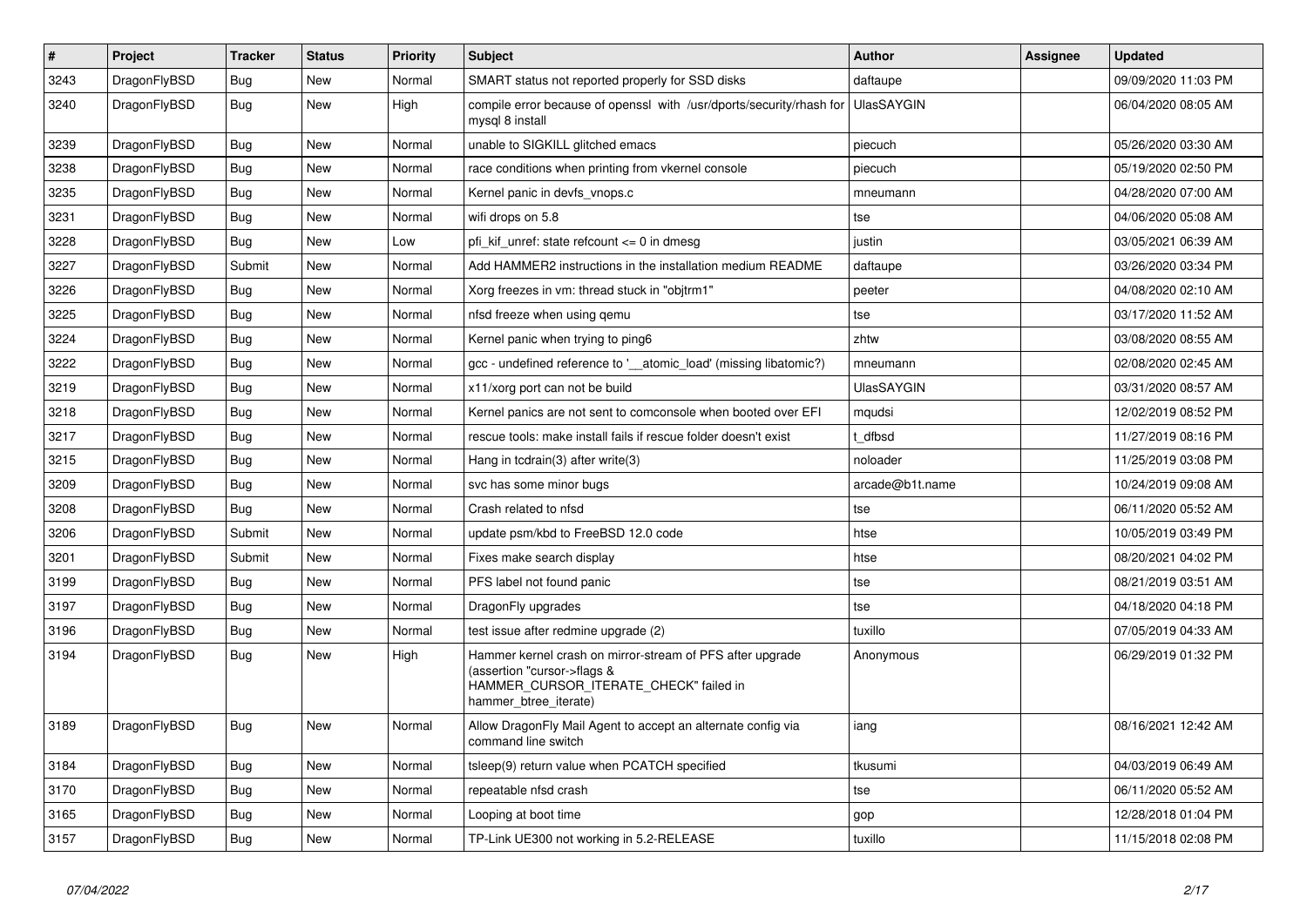| #    | Project      | <b>Tracker</b> | <b>Status</b> | <b>Priority</b> | Subject                                                                                                            | Author                 | Assignee | <b>Updated</b>      |
|------|--------------|----------------|---------------|-----------------|--------------------------------------------------------------------------------------------------------------------|------------------------|----------|---------------------|
| 3152 | DragonFlyBSD | Bug            | Feedback      | Normal          | Console's size in ttyv0 and single user mode is sticking to 80x25,<br>while ttyv1 can make use of the whole screen | overtime               |          | 02/24/2019 01:08 AM |
| 3147 | DragonFlyBSD | Submit         | New           | Normal          | Enable headless installation                                                                                       | ddegroot               |          | 10/09/2018 01:25 PM |
| 3143 | DragonFlyBSD | Bug            | New           | Normal          | assertion "0" failed in hammer2 inode xop chain sync                                                               | cbin                   |          | 07/18/2018 12:50 PM |
| 3142 | DragonFlyBSD | Submit         | <b>New</b>    | Normal          | lib/libdmsg: Unbreak using new API EVP_CIPHER_CTX_new()                                                            | tkusumi                |          | 07/08/2018 04:18 AM |
| 3141 | DragonFlyBSD | <b>Bug</b>     | New           | Normal          | dhclient blocks boot process                                                                                       | rowo                   |          | 12/16/2018 11:01 AM |
| 3139 | DragonFlyBSD | Bug            | <b>New</b>    | Normal          | USB Mouse Does Not Work in DragonflyBSD guest on VirtualBox                                                        | chiguy1256             |          | 06/24/2018 10:14 PM |
| 3135 | DragonFlyBSD | Submit         | New           | Normal          | Add EVFILT_RECV and EVFILT_SEND                                                                                    | tautolog               |          | 05/25/2018 09:59 PM |
| 3134 | DragonFlyBSD | Bug            | New           | Normal          | RFC 3021 (/31 networks) appear to be unsupported                                                                   | jailbird               |          | 05/16/2018 11:03 PM |
| 3132 | DragonFlyBSD | Bug            | <b>New</b>    | Low             | unifdef mined                                                                                                      | bcallah                |          | 04/26/2018 08:34 PM |
| 3129 | DragonFlyBSD | <b>Bug</b>     | New           | High            | Kernel panic with 5.2.0 on A2SDi-4C-HLN4F                                                                          | stateless              |          | 04/24/2018 12:50 AM |
| 3124 | DragonFlyBSD | Bug            | <b>New</b>    | High            | DragonFlyBSD 5.0.2 with Hammer2 with UEFI install doesn't boot                                                     | wiesl                  |          | 06/18/2019 05:07 AM |
| 3120 | DragonFlyBSD | <b>Bug</b>     | New           | Normal          | Intel AC 8260 firmware does not load                                                                               | Vintodrimmer           |          | 08/28/2018 03:30 AM |
| 3117 | DragonFlyBSD | Bug            | New           | Normal          | Problem with colours if "intel" video-driver used                                                                  | dpostolov              |          | 01/07/2018 11:35 PM |
| 3116 | DragonFlyBSD | Bug            | New           | Normal          | da0 detects on very big volume if to _remove_ usb install stick and<br>reboot on Intel NUC5PPYH                    | dpostolov              |          | 01/07/2018 09:40 PM |
| 3113 | DragonFlyBSD | Bug            | In Progress   | Urgent          | Booting vKernel fails due being out of swap space                                                                  | tcullen                |          | 05/11/2021 04:14 AM |
| 3111 | DragonFlyBSD | <b>Bug</b>     | In Progress   | High            | Mouse lags every second heavily under X11                                                                          | mneumann               |          | 12/12/2017 09:46 PM |
| 3110 | DragonFlyBSD | <b>Bug</b>     | New           | Normal          | crash with ipfw3 under load                                                                                        | bnegre82               |          | 12/09/2017 06:22 AM |
| 3107 | DragonFlyBSD | Bug            | <b>New</b>    | Low             | ACPI interrupt storm when loading i915 on Lenovo T460                                                              | oyvinht                |          | 07/15/2020 07:01 AM |
| 3101 | DragonFlyBSD | <b>Bug</b>     | New           | Low             | PFI CGI install not working in dragonflybsd 5.0.1 USB install                                                      | bnegre82               |          | 05/11/2021 04:14 AM |
| 3076 | DragonFlyBSD | Bug            | New           | Normal          | sys/dev/netif/ig_hal/e1000_ich8lan.c:1594: sanity checking mixup?                                                  | dcb                    |          | 10/11/2017 01:58 AM |
| 3052 | DragonFlyBSD | Bug            | New           | Normal          | panic DragonFly v4.8.1-RELEASE by mounting a malformed NTFS<br>image [64.000]                                      | open.source@ribose.com |          | 08/14/2017 03:22 AM |
| 3051 | DragonFlyBSD | Bug            | New           | Normal          | panic DragonFly v4.8.1-RELEASE by mounting a malformed NTFS<br>image [12.000]                                      | open.source@ribose.com |          | 08/14/2017 03:20 AM |
| 3049 | DragonFlyBSD | Bug            | <b>New</b>    | Normal          | panic DragonFly v4.8.1-RELEASE by mounting a malformed<br>msdosfs image [12.128]                                   | open.source@ribose.com |          | 08/14/2017 02:53 AM |
| 3047 | DragonFlyBSD | <b>Bug</b>     | New           | Normal          | HAMMER critical write error                                                                                        | samuel                 |          | 06/19/2019 09:50 AM |
| 3041 | DragonFlyBSD | Submit         | New           | Normal          | firmware: Remove embedding of multiple images in one module.                                                       | Anonymous              |          | 12/25/2020 02:15 AM |
| 3036 | DragonFlyBSD | <b>Bug</b>     | New           | Normal          | panic in icmp_redirect_start() ASSERT_IN_NETISR(0)                                                                 | tautolog               |          | 05/11/2017 07:27 PM |
| 3035 | DragonFlyBSD | Bug            | New           | Normal          | panic: assertion "cpu >= 0 && cpu < ncpus" failed in netisr_cpuport<br>at /usr/src/sys/net/netisr2.h:87            | masu                   |          | 05/11/2017 01:24 AM |
| 3029 | DragonFlyBSD | <b>Bug</b>     | New           | Normal          | Running DflyBSD 4.8 on FreeBSD bhyve as a guest                                                                    | iron                   |          | 05/13/2022 04:33 AM |
| 3025 | DragonFlyBSD | Bug            | New           | Normal          | sys/dev/powermng/powernow/powernow.c:284: bad comparison?                                                          | dcb                    |          | 09/23/2017 07:45 AM |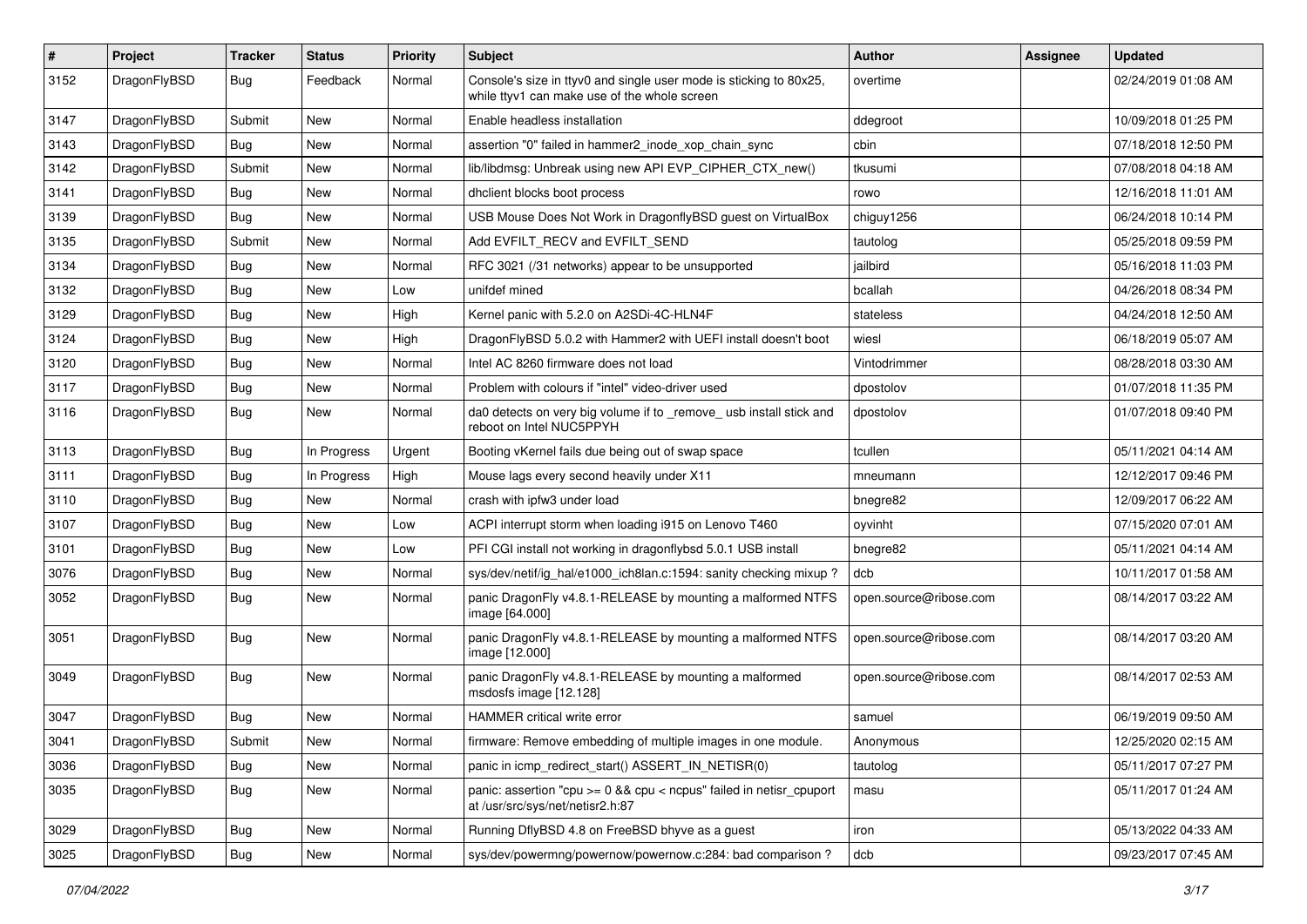| $\sharp$ | Project      | <b>Tracker</b> | <b>Status</b> | <b>Priority</b> | Subject                                                                                                | Author          | Assignee | <b>Updated</b>      |
|----------|--------------|----------------|---------------|-----------------|--------------------------------------------------------------------------------------------------------|-----------------|----------|---------------------|
| 3024     | DragonFlyBSD | Bug            | <b>New</b>    | Low             | sys/dev/netif/wi/if_wi.c:1090]: (style) Redundant condition                                            | dcb             |          | 04/11/2017 11:56 AM |
| 3022     | DragonFlyBSD | <b>Bug</b>     | New           | Normal          | sys/dev/netif/ath/ath/if_ath.c:2142: strange bitmask?                                                  | dcb             |          | 04/11/2017 11:49 AM |
| 3021     | DragonFlyBSD | <b>Bug</b>     | In Progress   | Normal          | sys/dev/drm/i915/i915_gem_stolen.c:115]: (error) Signed integer<br>overflow for expression '65535<<20' | dcb             |          | 04/11/2017 12:46 PM |
| 3018     | DragonFlyBSD | Bug            | <b>New</b>    | Normal          | sys/bus/u4b/wlan/if_run.c:5464]: (style) Redundant condition                                           | dcb             |          | 04/11/2017 11:26 AM |
| 3011     | DragonFlyBSD | <b>Bug</b>     | In Progress   | Normal          | dragonfly/sys/dev/netif/re/re.c: suspicious code ?                                                     | dcb             |          | 07/29/2017 01:26 AM |
| 3006     | DragonFlyBSD | <b>Bug</b>     | <b>New</b>    | Normal          | boot0cfg: panic in kern_udev.c in function _udev_dict_set_cstr when<br>installing in VirtualBox        | MichiGreat      |          | 04/01/2017 02:22 PM |
| 2994     | DragonFlyBSD | <b>Bug</b>     | <b>New</b>    | Normal          | Intermittent boot hangs after git: hammer - HAMMER Version 7                                           | davshao         |          | 03/30/2017 02:06 PM |
| 2972     | DragonFlyBSD | <b>Bug</b>     | <b>New</b>    | Normal          | ipfw3 "deny to me" does not work correctly                                                             | mneumann        |          | 12/27/2016 12:11 PM |
| 2970     | DragonFlyBSD | Bug            | <b>New</b>    | Normal          | kernel 4.7: "Is -I" causes panic on UDF filesystem: "bgetvp -<br>overlapping buffer"                   | peeter          |          | 12/21/2016 02:46 AM |
| 2958     | DragonFlyBSD | <b>Bug</b>     | Feedback      | Normal          | Hammer FS dies during pruning after massive write load                                                 | neilb           |          | 10/11/2016 04:20 AM |
| 2957     | DragonFlyBSD | <b>Bug</b>     | Feedback      | Normal          | swapoff -a followed by swapon -a doesn't give your swap back                                           | neilb           |          | 10/09/2016 04:17 AM |
| 2936     | DragonFlyBSD | Bug            | <b>New</b>    | Normal          | loader.efi crashes while loading kernel                                                                | spaceille       |          | 08/20/2016 06:17 AM |
| 2933     | DragonFlyBSD | Submit         | New           | Normal          | Remove unix domain socket support from cat(1)                                                          | sevan           |          | 08/01/2016 08:10 PM |
| 2931     | DragonFlyBSD | <b>Bug</b>     | <b>New</b>    | Low             | 'gdb' of 'vkernel' unable to print backtrace                                                           | tofergus        |          | 07/26/2016 01:51 PM |
| 2930     | DragonFlyBSD | <b>Bug</b>     | <b>New</b>    | High            | 'objcache' causes panic during 'nfs_readdir'                                                           | tofergus        |          | 07/26/2016 01:09 PM |
| 2924     | DragonFlyBSD | <b>Bug</b>     | <b>New</b>    | Normal          | cat -v fails to tag characters in extended table with M- prefix with<br>some locales                   | sevan           |          | 07/11/2016 07:18 AM |
| 2921     | DragonFlyBSD | Submit         | <b>New</b>    | Normal          | Allow moused to accept userland mouse events                                                           | tautolog        |          | 05/11/2021 04:08 AM |
| 2917     | DragonFlyBSD | Bug            | New           | Normal          | da8: reading primary partition table: error accessing offset<br>000000000000 for 512                   | liweitianux     |          | 05/11/2021 08:43 PM |
| 2915     | DragonFlyBSD | Bug            | <b>New</b>    | High            | Hammer mirror-copy problem                                                                             | t dfbsd         |          | 08/25/2016 05:28 AM |
| 2898     | DragonFlyBSD | <b>Bug</b>     | <b>New</b>    | Normal          | <b>HAMMER</b> panic                                                                                    | pavalos         |          | 11/03/2018 07:05 AM |
| 2892     | DragonFlyBSD | <b>Bug</b>     | <b>New</b>    | Normal          | swap pager:indefinite wait bufferf error                                                               | <b>Ihmwzy</b>   |          | 02/21/2016 10:32 PM |
| 2891     | DragonFlyBSD | <b>Bug</b>     | <b>New</b>    | Normal          | Kernel panic in IEEE802.11 related code                                                                | shamaz          |          | 05/29/2016 05:49 PM |
| 2890     | DragonFlyBSD | <b>Bug</b>     | New           | Normal          | not able to boot usb installer on Toshiba Chromebook 2                                                 | johnnywhishbone |          | 02/22/2016 03:42 AM |
| 2887     | DragonFlyBSD | <b>Bug</b>     | <b>New</b>    | Low             | Missing extattr_namespace_to_string and<br>extattr_string_to_namespace functions                       | rubenk          |          | 02/06/2016 05:09 AM |
| 2886     | DragonFlyBSD | Bug            | New           | Normal          | dragonfly mail agent: sending a testmail causes high system load                                       | worf            |          | 02/05/2016 05:53 AM |
| 2882     | DragonFlyBSD | Bug            | New           | Low             | bridge sends packets from individual interfaces                                                        | arcade@b1t.name |          | 01/09/2016 12:43 PM |
| 2881     | DragonFlyBSD | <b>Bug</b>     | New           | Normal          | Pulseaudio hangs/resets system when starting X11                                                       | mneumann        |          | 01/09/2016 03:08 AM |
| 2878     | DragonFlyBSD | <b>Bug</b>     | New           | Low             | [fix] CCVER problem when using clang and cpu extensions<br>(intrinsics)                                | arcade@b1t.name |          | 06/24/2016 04:25 AM |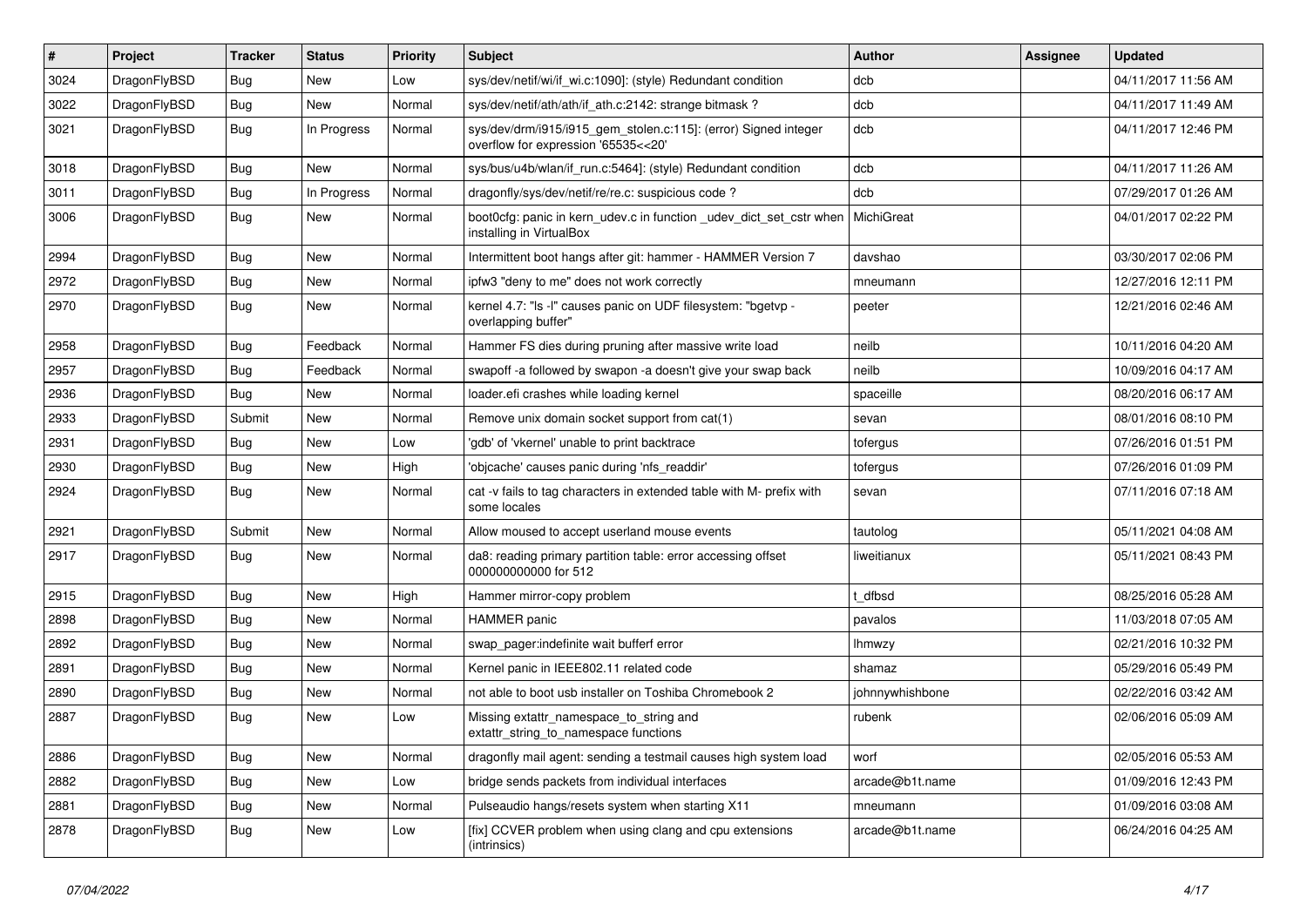| #    | Project      | <b>Tracker</b> | <b>Status</b> | <b>Priority</b> | <b>Subject</b>                                                                                                       | <b>Author</b>    | Assignee | <b>Updated</b>      |
|------|--------------|----------------|---------------|-----------------|----------------------------------------------------------------------------------------------------------------------|------------------|----------|---------------------|
| 2877 | DragonFlyBSD | <b>Bug</b>     | <b>New</b>    | Low             | sed fails when working with UTF-8 locale and non-UTF symbols                                                         | arcade@b1t.name  |          | 12/30/2015 11:20 AM |
| 2874 | DragonFlyBSD | <b>Bug</b>     | <b>New</b>    | Normal          | make world DESTDIR=/emptydir fails                                                                                   | pascii           |          | 12/25/2015 07:04 AM |
| 2863 | DragonFlyBSD | <b>Bug</b>     | <b>New</b>    | Normal          | HAMMER synch tid is zero                                                                                             | shamaz           |          | 12/12/2015 11:24 PM |
| 2859 | DragonFlyBSD | Bug            | <b>New</b>    | Low             | Installer configuration menu always highlights "Select timezone", no<br>matter which step was last completed.        | cgag             |          | 12/02/2015 01:54 PM |
| 2858 | DragonFlyBSD | Bug            | New           | Low             | Installer "Local or UTC" question should have "No" selected by<br>default.                                           | cgag             |          | 12/02/2015 01:18 PM |
| 2857 | DragonFlyBSD | <b>Bug</b>     | <b>New</b>    | Normal          | hammer stalls via bitcoin-qt                                                                                         | tkusumi          |          | 11/30/2015 06:52 AM |
| 2852 | DragonFlyBSD | Bug            | <b>New</b>    | Normal          | Hammer File System - hangs on undo during system boot / mount -<br>will not recover on DragonFlyBSD newer than 3.6.0 | abale            |          | 05/11/2021 04:07 AM |
| 2840 | DragonFlyBSD | <b>Bug</b>     | <b>New</b>    | Normal          | wrong voltage is reported                                                                                            | yellowrabbit2010 |          | 09/11/2015 06:09 PM |
| 2835 | DragonFlyBSD | Bug            | <b>New</b>    | Normal          | /usr/include/c++/5.0/bits/c++locale.h likes<br>POSIX_C_SOURCE>=200809                                                | davshao          |          | 11/18/2015 03:40 AM |
| 2820 | DragonFlyBSD | <b>Bug</b>     | <b>New</b>    | Normal          | TP-Link USB Wi-Fi adapter cannot be reattached to the system                                                         | shamaz           |          | 05/22/2015 09:45 PM |
| 2816 | DragonFlyBSD | Bug            | <b>New</b>    | Normal          | A multitasking process being debugged can get stuck                                                                  | phma             |          | 05/19/2015 03:57 AM |
| 2812 | DragonFlyBSD | <b>Bug</b>     | <b>New</b>    | Normal          | Panic on Intel DE3815TYKHE                                                                                           | tmorp            |          | 05/14/2015 03:14 PM |
| 2809 | DragonFlyBSD | Bug            | <b>New</b>    | Normal          | hammer mirror-stream                                                                                                 | masu             |          | 04/10/2015 12:33 AM |
| 2808 | DragonFlyBSD | <b>Bug</b>     | <b>New</b>    | Normal          | X freeze by switching between X and VT - results in black screen                                                     | lukesky333       |          | 05/11/2021 03:55 AM |
| 2806 | DragonFlyBSD | <b>Bug</b>     | <b>New</b>    | Normal          | failed to configure a link-local address on ath0 (errno = 22)                                                        | Chingyuan        |          | 05/25/2021 01:00 AM |
| 2803 | DragonFlyBSD | Bug            | <b>New</b>    | Normal          | HAMMER: Warning: UNDO area too small!                                                                                | ftigeot          |          | 03/11/2015 03:42 PM |
| 2802 | DragonFlyBSD | <b>Bug</b>     | <b>New</b>    | Normal          | USB Wifi urtwn0 crash from cd boot                                                                                   | opvalues         |          | 03/10/2015 01:07 AM |
| 2799 | DragonFlyBSD | <b>Bug</b>     | New           | Normal          | Fatal trap 12 caused by moused(8) -p/dev/cual0                                                                       | opvalues         |          | 03/04/2015 11:01 PM |
| 2797 | DragonFlyBSD | Bug            | In Progress   | Low             | vkernels with & without machdep.pmap_mmu_optimize                                                                    | yellowrabbit2010 |          | 11/27/2021 08:06 AM |
| 2790 | DragonFlyBSD | Submit         | <b>New</b>    | Low             | filedesc softrefs increment code factoring                                                                           | dclink           |          | 02/21/2015 04:00 AM |
| 2788 | DragonFlyBSD | Bug            | <b>New</b>    | Normal          | ioctl GSLICEINFO: Not working for vnode slice                                                                        | mneumann         |          | 02/12/2015 07:49 AM |
| 2738 | DragonFlyBSD | Bug            | <b>New</b>    | Normal          | Hammer: Strange behavior when trying to recover old version of<br>moved file                                         | roland           |          | 11/20/2014 08:02 AM |
| 2736 | DragonFlyBSD | Bug            | <b>New</b>    | High            | kernel panics on acpi_timer_probe function                                                                           | cnb              |          | 05/11/2021 03:55 AM |
| 2735 | DragonFlyBSD | <b>Bug</b>     | <b>New</b>    | Urgent          | iwn panics SYSSASSERT                                                                                                | cnb              |          | 05/11/2021 03:55 AM |
| 2731 | DragonFlyBSD | Bug            | In Progress   | Normal          | Screen full of random colors when starting Xorg with Intel Haswell<br>HD Graphics P4600                              | jkatzmaier       |          | 11/12/2014 04:08 PM |
| 2712 | DragonFlyBSD | <b>Bug</b>     | New           | Normal          | connect(2) returns EINVAL when retrying after ECONNREFUSED                                                           | jorisgio         |          | 08/14/2014 05:31 PM |
| 2708 | DragonFlyBSD | <b>Bug</b>     | New           | Normal          | unable to send TCP nor UDP on age(4) interface                                                                       | dermiste         |          | 05/11/2021 03:54 AM |
| 2688 | DragonFlyBSD | <b>Bug</b>     | New           | Normal          | 67613368bdda7 Fix wrong checks for U4B presence Asrock Z77M<br>difficulty detecting USB keyboard                     | davshao          |          | 06/28/2014 07:08 PM |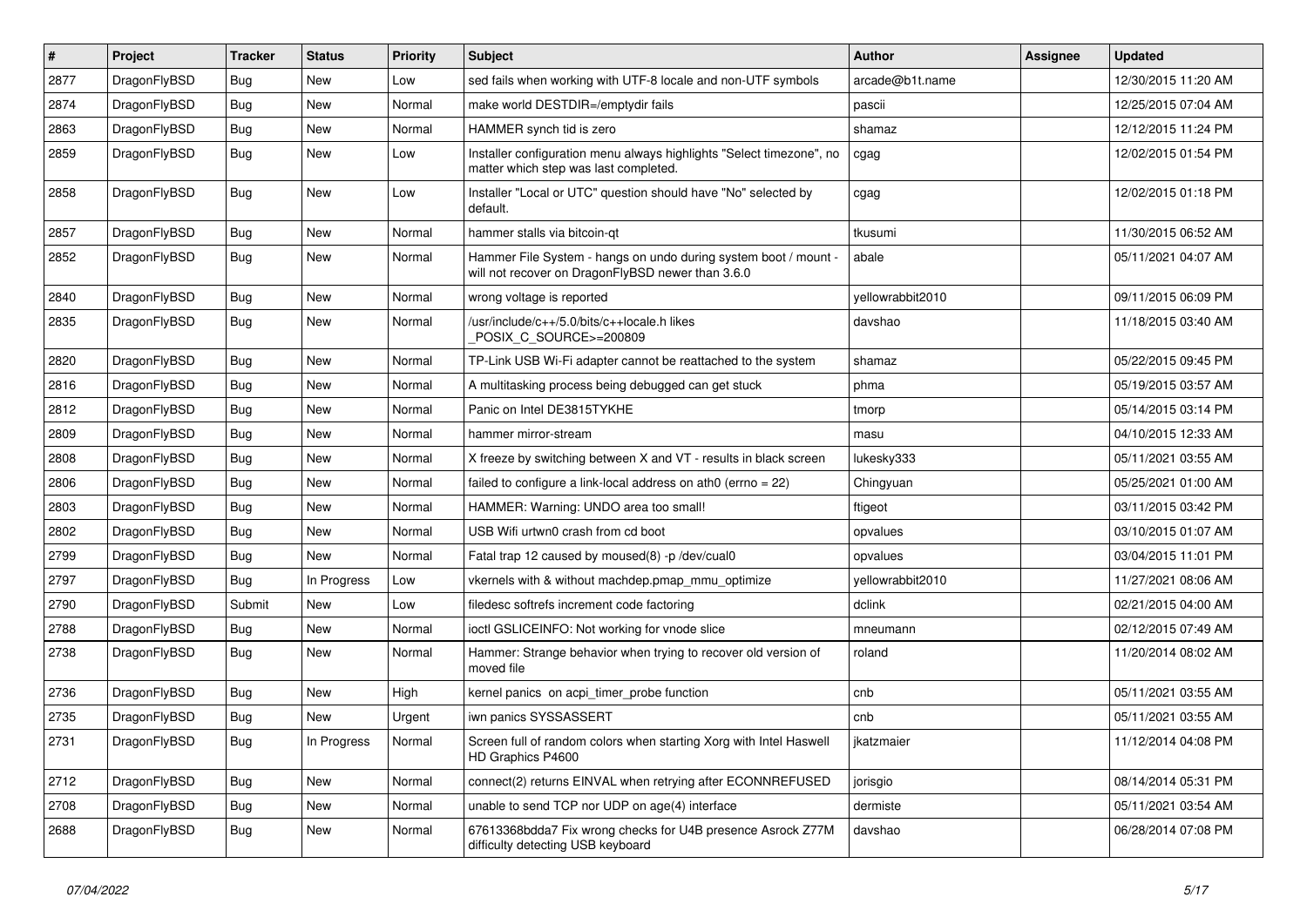| #    | Project      | <b>Tracker</b> | <b>Status</b> | <b>Priority</b> | Subject                                                                                                   | Author            | Assignee | <b>Updated</b>      |
|------|--------------|----------------|---------------|-----------------|-----------------------------------------------------------------------------------------------------------|-------------------|----------|---------------------|
| 2687 | DragonFlyBSD | Bug            | <b>New</b>    | Normal          | natacontrol software RAID in installer                                                                    | csmelosky         |          | 06/22/2014 12:03 PM |
| 2680 | DragonFlyBSD | Bug            | <b>New</b>    | Low             | boot0cfg update makes box unbootable                                                                      | herrgard          |          | 06/10/2014 06:02 AM |
| 2675 | DragonFlyBSD | <b>Bug</b>     | New           | Low             | Ultimate N WiFi Link 5300 get iwn_intr: fatal firmware error on 5GHz                                      | revuwa            |          | 05/11/2021 04:07 AM |
| 2674 | DragonFlyBSD | Bug            | <b>New</b>    | Normal          | <b>GPT Support</b>                                                                                        | ftigeot           |          | 12/28/2015 02:54 PM |
| 2657 | DragonFlyBSD | <b>Bug</b>     | New           | High            | Needs acl to migrate our servers                                                                          | ferney            |          | 03/31/2014 11:37 AM |
| 2652 | DragonFlyBSD | Bug            | New           | Normal          | 189a0ff3761b47  ix: Implement MSI-X support locks up Lenovo<br>S10 Intel Atom n270                        | davshao           |          | 05/14/2014 01:55 AM |
| 2647 | DragonFlyBSD | Bug            | <b>New</b>    | Normal          | HAMMER panic on 3.6.0                                                                                     | tuxillo           |          | 05/11/2021 03:54 AM |
| 2645 | DragonFlyBSD | Bug            | New           | Normal          | panic with dsched fq and ioprio                                                                           | jyoung15          |          | 02/20/2014 07:29 AM |
| 2644 | DragonFlyBSD | Bug            | Feedback      | Normal          | 3.6.0-REL trap 9 on boot                                                                                  | memmerto          |          | 11/27/2021 08:08 AM |
| 2641 | DragonFlyBSD | <b>Bug</b>     | New           | Normal          | Panic when loading natapci as module                                                                      | tuxillo           |          | 05/11/2021 03:54 AM |
| 2638 | DragonFlyBSD | Bug            | Feedback      | High            | Fix machdep.pmap_mmu_optimize                                                                             | tuxillo           |          | 05/11/2021 04:07 AM |
| 2636 | DragonFlyBSD | <b>Bug</b>     | Feedback      | Low             | Add -x flag to iostat (a la solaris)                                                                      | tuxillo           |          | 05/11/2021 04:07 AM |
| 2631 | DragonFlyBSD | Bug            | In Progress   | Low             | Verify library versioning current with full package build and switch it<br>on (after publishing packages) | tuxillo           |          | 05/11/2021 04:06 AM |
| 2630 | DragonFlyBSD | <b>Bug</b>     | New           | Normal          | Bring in latest iconv fixes from FreeBSD10 as well as csmapper<br>updates                                 | tuxillo           |          | 05/11/2021 03:54 AM |
| 2629 | DragonFlyBSD | Bug            | <b>New</b>    | Normal          | Replace gcc44 with llvm34, clang34, and libc++                                                            | tuxillo           |          | 06/02/2014 02:30 PM |
| 2626 | DragonFlyBSD | Bug            | New           | Normal          | iwn driver drops with error: "firmware error 'iwn intr: fatal firmware<br>error""                         | rodyaj            |          | 01/09/2014 05:50 AM |
| 2622 | DragonFlyBSD | Bug            | New           | Normal          | VAIO FIT15E fn keys support                                                                               | nonsolosoft       |          | 12/31/2013 01:31 AM |
| 2621 | DragonFlyBSD | Bug            | New           | Normal          | core dump using cdrom                                                                                     | nonsolosoft       |          | 12/27/2013 12:43 AM |
| 2620 | DragonFlyBSD | <b>Bug</b>     | <b>New</b>    | Normal          | moused problem                                                                                            | FilippoMo         |          | 12/20/2013 10:32 AM |
| 2619 | DragonFlyBSD | <b>Bug</b>     | New           | Normal          | DragonFly 3.6 can't be installed on a 6TB volume                                                          | ftigeot           |          | 02/23/2014 11:55 PM |
| 2618 | DragonFlyBSD | Bug            | New           | Normal          | mouse problem on RELEASE-3_6_0                                                                            | FilippoMo         |          | 12/20/2013 03:26 AM |
| 2617 | DragonFlyBSD | Bug            | Feedback      | Normal          | Possible issue with wireless mouse on 3.6 release                                                         | FilippoMo         |          | 01/14/2015 03:42 PM |
| 2611 | DragonFlyBSD | <b>Bug</b>     | New           | Normal          | Change in IP address results in network not working                                                       | phma              |          | 12/05/2013 07:55 PM |
| 2609 | DragonFlyBSD | <b>Bug</b>     | <b>New</b>    | Normal          | master: panic: assertion<br>"LWKT TOKEN HELD ANY(vm object token(object))" failed in<br>swp_pager_lookup  | thomas.nikolajsen |          | 11/28/2013 11:36 AM |
| 2604 | DragonFlyBSD | Bug            | New           | Normal          | dell laptop does not boot with LATEST                                                                     | isenmann          |          | 11/20/2013 02:07 AM |
| 2598 | DragonFlyBSD | <b>Bug</b>     | New           | Normal          | i386 via USB Booting                                                                                      | mbzadegan         |          | 10/21/2013 02:28 AM |
| 2595 | DragonFlyBSD | <b>Bug</b>     | New           | Normal          | DragonFly 3.4.3 crashes on SUN Blade X6250 with Qlogic ISP 2432<br>FC card                                | Turvamies         |          | 10/07/2013 11:53 AM |
| 2587 | DragonFlyBSD | Bug            | New           | Normal          | SATA DVD writer not detected by DragonFly                                                                 | srussell          |          | 09/04/2020 08:55 AM |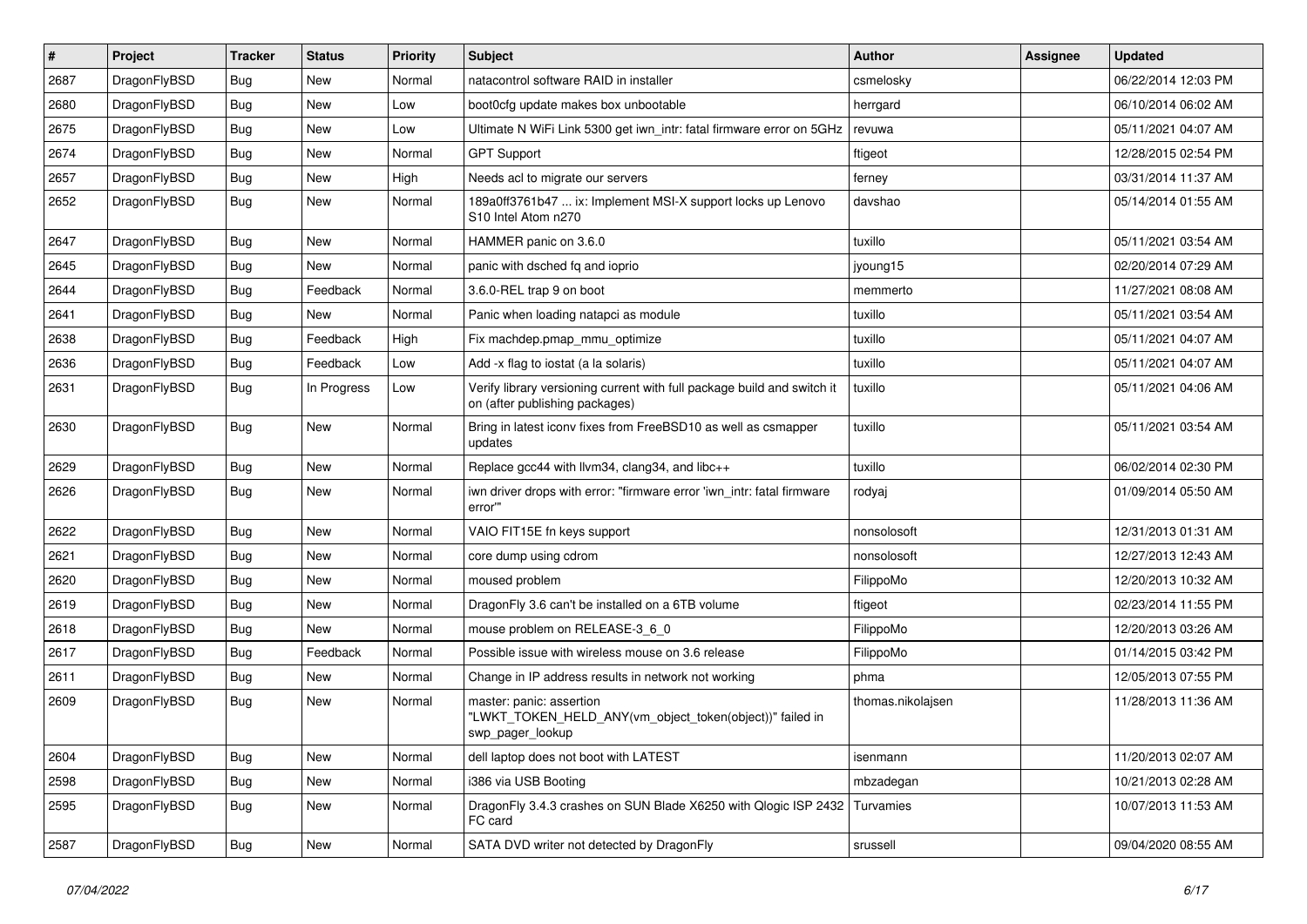| #    | Project      | <b>Tracker</b> | <b>Status</b> | <b>Priority</b> | Subject                                                                                                                      | <b>Author</b>     | <b>Assignee</b> | Updated             |
|------|--------------|----------------|---------------|-----------------|------------------------------------------------------------------------------------------------------------------------------|-------------------|-----------------|---------------------|
| 2586 | DragonFlyBSD | Bug            | <b>New</b>    | Normal          | pf: "modulate" state seems problematic                                                                                       | srussell          |                 | 09/25/2013 07:36 PM |
| 2569 | DragonFlyBSD | <b>Bug</b>     | <b>New</b>    | Normal          | ctime NFS                                                                                                                    | ferney            |                 | 08/11/2013 04:35 AM |
| 2568 | DragonFlyBSD | Bug            | New           | Normal          | AHCI panic                                                                                                                   | josepht           |                 | 06/07/2013 05:52 PM |
| 2565 | DragonFlyBSD | Bug            | New           | Normal          | "ifconfig ix0 up" panic                                                                                                      | Itpig402a         |                 | 06/03/2013 05:46 AM |
| 2557 | DragonFlyBSD | Bug            | <b>New</b>    | Normal          | stock 3.4.1 kernel halts during booting if dm and dm_target_crypt<br>are loaded and RAID controller is present               | phma              |                 | 05/12/2013 10:38 PM |
| 2556 | DragonFlyBSD | Bug            | Feedback      | Normal          | DragonFly v3.5.0.81.gd3479 - Process signal weirdness                                                                        | tuxillo           |                 | 12/17/2013 03:48 PM |
| 2552 | DragonFlyBSD | Bug            | New           | Low             | hammer recovery should indicate progress                                                                                     | phma              |                 | 05/03/2013 12:13 AM |
| 2547 | DragonFlyBSD | Bug            | New           | High            | crashed while doing a dry run of pkg_rolling-replace                                                                         | phma              |                 | 04/18/2013 10:40 PM |
| 2544 | DragonFlyBSD | <b>Bug</b>     | <b>New</b>    | Normal          | live DVD system boot (menu option 1) caused db> prompt on<br>PE1950                                                          | estrabd           |                 | 05/11/2021 03:54 AM |
| 2535 | DragonFlyBSD | Bug            | <b>New</b>    | Normal          | Imap processes apparentlt blocked on disk I/O                                                                                | ftigeot           |                 | 04/02/2013 09:31 AM |
| 2531 | DragonFlyBSD | Bug            | New           | Normal          | camcontrol fails to disable APM                                                                                              | m.lombardi85      |                 | 03/23/2013 12:28 PM |
| 2529 | DragonFlyBSD | Bug            | New           | Low             | Sundance network adapter is not detected and attached                                                                        | kworr             |                 | 03/25/2013 02:29 AM |
| 2526 | DragonFlyBSD | Bug            | New           | Normal          | hammer cleanup doesn't run on first day of DST                                                                               | pavalos           |                 | 10/18/2016 05:28 PM |
| 2520 | DragonFlyBSD | Bug            | <b>New</b>    | Normal          | panic: assertion "IS_SERIALIZED((ifp->if_serializer))" failed in<br>if_default_serialize_assert at /usr/src/sys/net/if.c:437 | ano               |                 | 03/09/2013 12:14 AM |
| 2509 | DragonFlyBSD | <b>Bug</b>     | <b>New</b>    | Normal          | Redefinition of DIRBLKSIZ in restore(8)                                                                                      | swildner          |                 | 06/04/2022 04:40 AM |
| 2499 | DragonFlyBSD | Bug            | In Progress   | Urgent          | DRAGONFLY_3_2 lockd not responding correctly                                                                                 | Nerzhul           |                 | 01/22/2013 12:47 PM |
| 2498 | DragonFlyBSD | Bug            | <b>New</b>    | Normal          | DFBSD v3.2.2-RELEASE - LIST_FIRST(&bp->b_dep) == NULL"<br>failed in vfs_vmio_release                                         | tuxillo           |                 | 05/31/2022 04:09 PM |
| 2495 | DragonFlyBSD | Bug            | New           | High            | DFBSD v3.3.0.960.g553fe7 - ocnt != 0" failed in<br>prop_object_release                                                       | tuxillo           |                 | 05/31/2022 04:08 PM |
| 2493 | DragonFlyBSD | Bug            | <b>New</b>    | Normal          | vidcontrol: invalid video mode name                                                                                          | Svarov            |                 | 01/24/2013 09:55 AM |
| 2490 | DragonFlyBSD | Bug            | <b>New</b>    | Normal          | nmalloc should color addresses to avoid cache bank conflictsw                                                                | vsrinivas         |                 | 06/10/2014 05:51 AM |
| 2489 | DragonFlyBSD | Bug            | New           | Normal          | nmalloc doesn't cache VA for allocations > 8KB                                                                               | vsrinivas         |                 | 06/10/2014 05:51 AM |
| 2473 | DragonFlyBSD | Bug            | New           | Normal          | Kernel crash when trying to up the wpi0 device (Dfly<br>v3.3.0.758.g47388-DEVELOPMENT)                                       | tomaz             |                 | 02/24/2014 08:50 AM |
| 2459 | DragonFlyBSD | Bug            | Feedback      | Normal          | apic problems with HP Probook 4510s                                                                                          | thowe             |                 | 11/27/2021 08:22 AM |
| 2453 | DragonFlyBSD | Bug            | <b>New</b>    | Normal          | panic: assertion "gd->gd spinlocks == $0$ " failed                                                                           | Johannes.Hofmann  |                 | 11/12/2012 12:54 PM |
| 2444 | DragonFlyBSD | <b>Bug</b>     | New           | Normal          | Crash during Hammer overnight cleanup                                                                                        | justin            |                 | 11/04/2012 07:58 AM |
| 2436 | DragonFlyBSD | <b>Bug</b>     | New           | Normal          | panic: assertion "lp->lwp_qcpu == dd->cpuid" failed in<br>dfly_acquire_curproc                                               | thomas.nikolajsen |                 | 01/23/2013 11:07 AM |
| 2434 | DragonFlyBSD | <b>Bug</b>     | <b>New</b>    | Normal          | BTX Halted - Boot fails on USB/GUI                                                                                           | lucmv             |                 | 10/17/2012 08:12 PM |
| 2430 | DragonFlyBSD | <b>Bug</b>     | New           | Normal          | Alternate Password Hash method                                                                                               | robin.carey1      |                 | 10/07/2012 06:28 AM |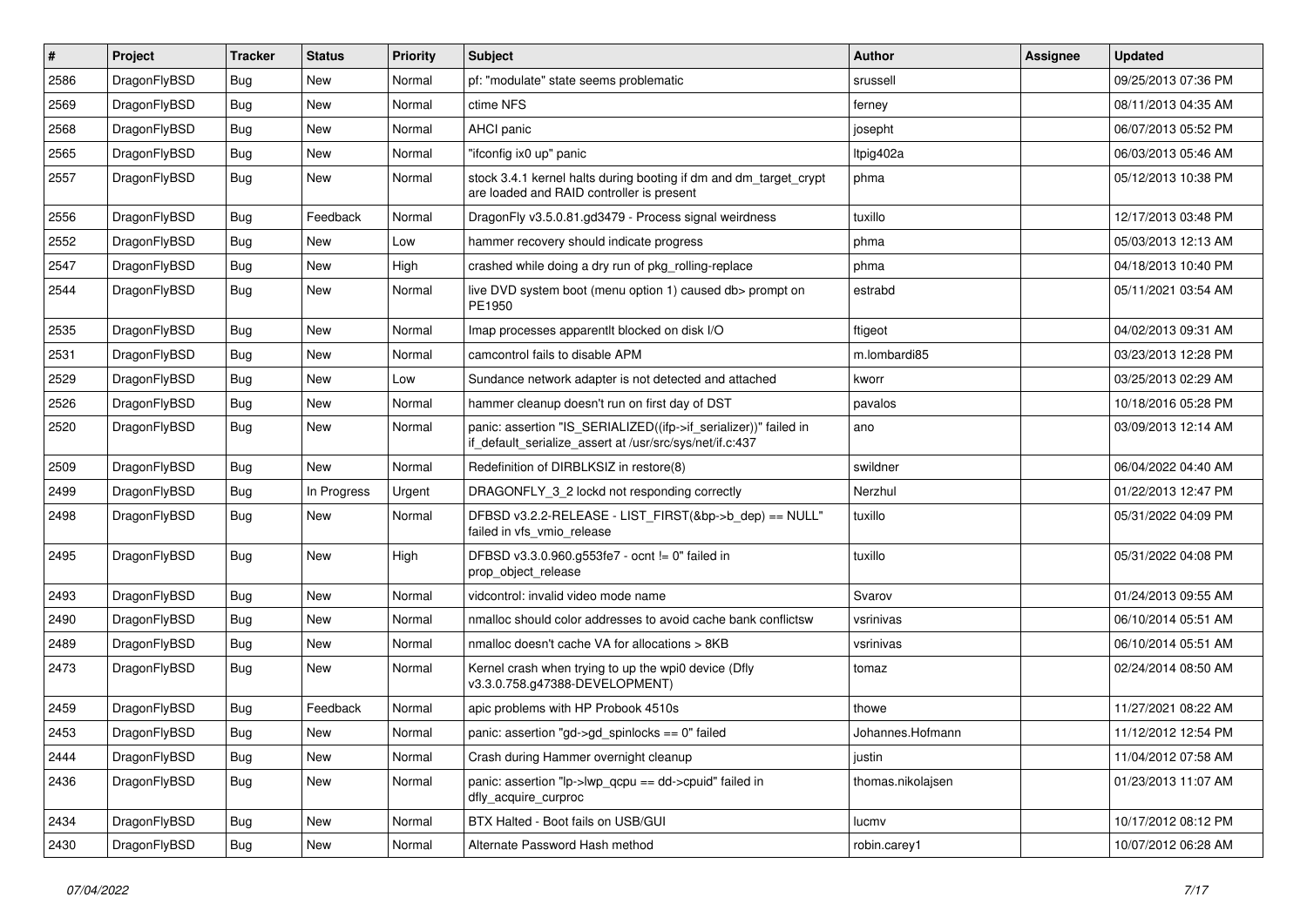| #    | Project      | <b>Tracker</b> | <b>Status</b> | <b>Priority</b> | Subject                                                                                      | <b>Author</b>     | Assignee | <b>Updated</b>      |
|------|--------------|----------------|---------------|-----------------|----------------------------------------------------------------------------------------------|-------------------|----------|---------------------|
| 2423 | DragonFlyBSD | <b>Bug</b>     | New           | Urgent          | After multiple panics/locks, hitting KKASSERT in<br>hammer init cursor                       | rumcic            |          | 09/18/2012 02:28 AM |
| 2421 | DragonFlyBSD | Bug            | New           | High            | Kernel panic: vm_fault: page 0xc0f70000 not busy!                                            | lentferj          |          | 10/03/2012 08:16 AM |
| 2414 | DragonFlyBSD | Bug            | In Progress   | Normal          | Lenovo S10 acpi freeze (not new)                                                             | davshao           |          | 05/11/2021 04:13 AM |
| 2412 | DragonFlyBSD | Bug            | New           | Normal          | wlan0 fails to get address via dhclient                                                      | nonsolosoft       |          | 08/30/2012 05:55 AM |
| 2403 | DragonFlyBSD | Bug            | New           | Low             | newfs -E doesn't handle /dev/serno device names properly                                     | ftigeot           |          | 08/17/2012 05:07 AM |
| 2396 | DragonFlyBSD | <b>Bug</b>     | Feedback      | High            | Latest 3.1 development version core dumps while destroying master<br><b>PFS</b>              | sgeorge           |          | 01/23/2013 04:10 PM |
| 2389 | DragonFlyBSD | Bug            | New           | Normal          | computer crashed while listing processes                                                     | phma              |          | 06/18/2012 02:49 PM |
| 2387 | DragonFlyBSD | Bug            | <b>New</b>    | Normal          | hammer ignores -t during dedup                                                               | phma              |          | 06/17/2012 12:30 PM |
| 2371 | DragonFlyBSD | Bug            | New           | Normal          | Timezone problem with America/Sao_Paulo                                                      | raitech           |          | 05/17/2012 01:42 PM |
| 2369 | DragonFlyBSD | Bug            | New           | Normal          | panic: Bad link elm 0xffffffe07edf6068 next->prev != elm                                     | jaydg             |          | 08/15/2012 03:04 AM |
| 2360 | DragonFlyBSD | Bug            | In Progress   | Normal          | Wishlist: virtio driver import                                                               | vsrinivas         |          | 06/04/2022 04:16 AM |
| 2351 | DragonFlyBSD | Bug            | In Progress   | Normal          | DFBSD v3.1.0.579.g44ccf - Stuck during startup, random freezes                               | tuxillo           |          | 04/24/2012 08:21 AM |
| 2347 | DragonFlyBSD | <b>Bug</b>     | Feedback      | High            | Hammer PFSes destroy does not give back full space allocated to<br><b>PFS</b>                | sgeorge           |          | 07/19/2012 01:11 AM |
| 2345 | DragonFlyBSD | <b>Bug</b>     | In Progress   | Normal          | DFBSD v3.1.0.457.gd679f - NFS panic on diskless station                                      | tuxillo           |          | 04/07/2012 05:22 PM |
| 2331 | DragonFlyBSD | Bug            | New           | Normal          | reading mouse mode from unopen file descriptor hangs mouse<br>driver                         | phma              |          | 03/14/2012 09:43 AM |
| 2329 | DragonFlyBSD | <b>Bug</b>     | New           | Normal          | ibm x3550 & acpi                                                                             | ano               |          | 06/03/2014 11:37 AM |
| 2324 | DragonFlyBSD | <b>Bug</b>     | New           | Normal          | natacotrol support > 2TB not working even after the ftigeot patch                            | zenny             |          | 03/03/2012 01:00 AM |
| 2319 | DragonFlyBSD | <b>Bug</b>     | <b>New</b>    | Normal          | crypt/passwd forward compat                                                                  | c.turner1         |          | 02/28/2012 12:39 PM |
| 2316 | DragonFlyBSD | <b>Bug</b>     | New           | Normal          | Ungraceful invalid password handling for adding a new user in the<br>installer               | rune              |          | 04/27/2012 11:23 PM |
| 2311 | DragonFlyBSD | Bug            | New           | Normal          | Xorg crash having something to do with drm                                                   | phma              |          | 02/22/2012 09:59 AM |
| 2308 | DragonFlyBSD | Bug            | New           | Normal          | System freeze when unloading snd_hda                                                         | jaydg             |          | 02/19/2012 07:15 AM |
| 2306 | DragonFlyBSD | Bug            | New           | Normal          | a crash starts the kernel debugger in text mode, but just reboots in X                       | phma              |          | 02/11/2012 08:02 PM |
| 2297 | DragonFlyBSD | <b>Bug</b>     | New           | Normal          | strange NFS (client) error messages / problems                                               | Anonymous         |          | 02/19/2012 02:59 PM |
| 2296 | DragonFlyBSD | <b>Bug</b>     | In Progress   | High            | panic: assertion "m->wire_count > 0" failed                                                  | thomas.nikolajsen |          | 08/30/2012 06:09 AM |
| 2292 | DragonFlyBSD | <b>Bug</b>     | New           | Normal          | re interface with jumbo frames (mtu larger than 1500) hangs after<br>some traffic            | Anonymous         |          | 01/31/2012 12:11 AM |
| 2288 | DragonFlyBSD | Bug            | Feedback      | Normal          | Random IO performance loss introduced since January 1st                                      | lentferj          |          | 01/23/2013 04:21 PM |
| 2287 | DragonFlyBSD | <b>Bug</b>     | New           | Normal          | HAMMER(ROOT) Illegal UNDO TAIL signature at<br>300000001967c000                              | y0n3t4n1          |          | 11/07/2018 01:22 AM |
| 2283 | DragonFlyBSD | <b>Bug</b>     | New           | Normal          | DFBSD DragonFly v2.13.0.957.g4f459 - pmap_release: page<br>should already be gone 0xc27120bc | tuxillo           |          | 01/23/2012 03:03 AM |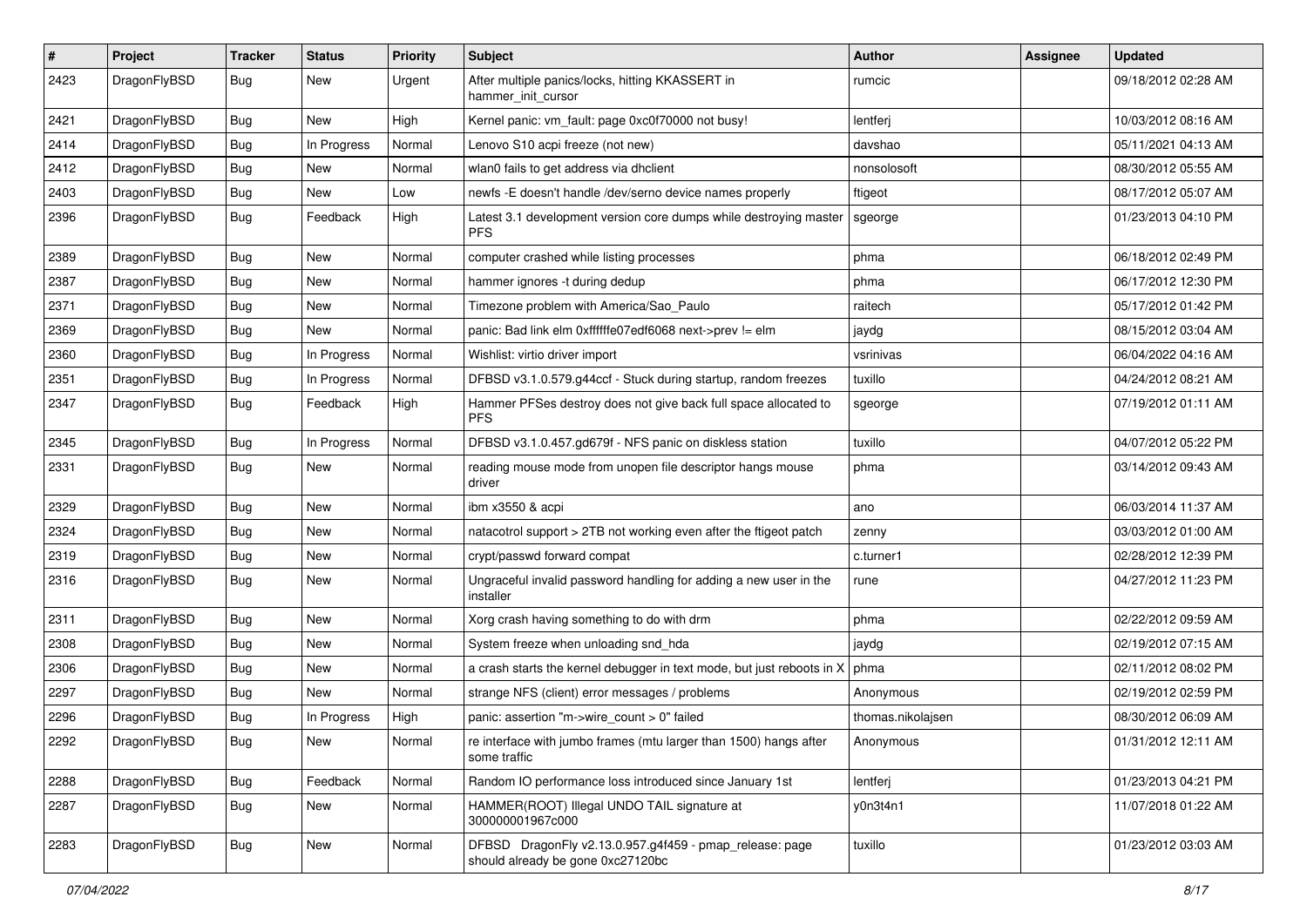| #    | Project      | <b>Tracker</b> | <b>Status</b> | <b>Priority</b> | Subject                                                                                                    | <b>Author</b> | Assignee | <b>Updated</b>      |
|------|--------------|----------------|---------------|-----------------|------------------------------------------------------------------------------------------------------------|---------------|----------|---------------------|
| 2282 | DragonFlyBSD | <b>Bug</b>     | In Progress   | Normal          | gdb segfaults with certain corefiles                                                                       | tuxillo       |          | 01/18/2012 04:40 PM |
| 2254 | DragonFlyBSD | Bug            | <b>New</b>    | Normal          | panic: assertion "ref < &td->td_toks_end" failed in lwkt_gettoken at<br>/usr/src/sys/kern/lwkt_token.c:588 | eocallaghan   |          | 12/05/2011 10:21 PM |
| 2250 | DragonFlyBSD | Bug            | New           | Normal          | Kernel panic                                                                                               | adamk         |          | 11/23/2018 01:10 AM |
| 2248 | DragonFlyBSD | <b>Bug</b>     | New           | Normal          | sysctl panic                                                                                               | pavalos       |          | 11/23/2011 06:23 PM |
| 2245 | DragonFlyBSD | <b>Bug</b>     | <b>New</b>    | Normal          | panic: assertion "ref < &td->td_toks_end" failed in lwkt_gettoken at<br>/usr/src/sys/kern/lwkt_token.c:588 | juanfra684    |          | 11/22/2011 07:41 PM |
| 2224 | DragonFlyBSD | <b>Bug</b>     | New           | Normal          | v2.13.0.291.gaa7ec - Panic on fq while installing world                                                    | tuxillo       |          | 11/18/2011 01:40 AM |
| 2210 | DragonFlyBSD | <b>Bug</b>     | New           | Normal          | Bugtracker cannot assign default project for new users                                                     | ahuete.devel  |          | 11/17/2011 11:30 AM |
| 2199 | DragonFlyBSD | Bug            | New           | Normal          | screen segfaults if utmpx isn't present                                                                    | pavalos       |          | 11/15/2011 10:52 PM |
| 2182 | DragonFlyBSD | Bug            | New           | Normal          | if msk PHY FIFO underrun/overflow                                                                          | nonsolosoft   |          | 09/03/2012 06:39 AM |
| 2171 | DragonFlyBSD | <b>Bug</b>     | <b>New</b>    | Normal          | DFBSD v2.13.0.151.gdc8442 - panic: assertion "(*ptep &<br>$(PG_MANAGED PG_V)$ == PG_V"                     | tuxillo       |          | 11/04/2011 05:06 PM |
| 2167 | DragonFlyBSD | Bug            | <b>New</b>    | Normal          | shutdown/reboot fails after uptime msg                                                                     | marino        |          | 11/28/2011 03:01 AM |
| 2166 | DragonFlyBSD | <b>Bug</b>     | New           | Normal          | DFBSD v2.13.0.109.g05b9d - Strange lockups                                                                 | tuxillo       |          | 10/29/2011 11:20 AM |
| 2164 | DragonFlyBSD | Bug            | <b>New</b>    | Normal          | panic on reboot from usb.                                                                                  | eocallaghan   |          | 10/27/2011 09:29 AM |
| 2161 | DragonFlyBSD | <b>Bug</b>     | New           | Normal          | Outdated xorg.conf file gets installed into etc and screws up mouse                                        | eocallaghan   |          | 10/27/2011 01:51 PM |
| 2158 | DragonFlyBSD | Bug            | New           | Normal          | iwn panics with assertion on boot.                                                                         | eocallaghan   |          | 10/24/2011 04:13 PM |
| 2154 | DragonFlyBSD | <b>Bug</b>     | New           | Normal          | vkernel copyout() doesn't return EFAULT on error                                                           | vsrinivas     |          | 10/20/2011 03:53 AM |
| 2153 | DragonFlyBSD | <b>Bug</b>     | <b>New</b>    | Normal          | Too many unuseful warnings at boot                                                                         | juanfra684    |          | 10/18/2011 10:16 PM |
| 2141 | DragonFlyBSD | Bug            | <b>New</b>    | Urgent          | loader and/or documentation broken                                                                         | sjg           |          | 01/20/2012 10:51 AM |
| 2140 | DragonFlyBSD | <b>Bug</b>     | New           | High            | hammer io delallocate panic with 'duplicate entry' message                                                 | ttw           |          | 10/07/2011 12:22 PM |
| 2138 | DragonFlyBSD | Bug            | New           | Normal          | > 100% CPU usage                                                                                           | robin.carey1  |          | 09/26/2011 12:20 PM |
| 2136 | DragonFlyBSD | Bug            | New           | Normal          | socketpair() doesn't free file descriptors on copyout failure                                              | vsrinivas     |          | 04/05/2013 09:13 AM |
| 2129 | DragonFlyBSD | Bug            | New           | Normal          | DFBSD v2.11.0.661.gf9438 i386 - panic: lockmgr thrd sleep                                                  | tuxillo       |          | 09/05/2011 09:49 AM |
| 2125 | DragonFlyBSD | Bug            | New           | Normal          | Weird garbage in dmesg                                                                                     | herrgard      |          | 08/30/2011 08:04 PM |
| 2124 | DragonFlyBSD | Bug            | <b>New</b>    | Normal          | getty repeating too quickly on port /dev/ttyv0                                                             | sgeorge.ml    |          | 09/01/2011 04:28 AM |
| 2123 | DragonFlyBSD | Bug            | New           | Normal          | hammer is losing files                                                                                     | schmir        |          | 08/30/2011 07:56 PM |
| 2122 | DragonFlyBSD | Submit         | New           | Normal          | [Review] Fixes to the VFS layer                                                                            | ftigeot       |          | 05/31/2022 03:25 PM |
| 2117 | DragonFlyBSD | <b>Bug</b>     | New           | High            | ACPI and/or bce(4) problem with 2.11.0.673.g0d557 on HP DL380<br>G6                                        | pauska        |          | 08/22/2011 10:15 AM |
| 2115 | DragonFlyBSD | <b>Bug</b>     | New           | Normal          | [msk] system freeze after receive some paquet                                                              | bsdsx         |          | 08/22/2011 10:22 AM |
| 2107 | DragonFlyBSD | <b>Bug</b>     | New           | Normal          | 2.10.1 sata dvd drive issue                                                                                | ausppc        |          | 07/31/2011 08:41 PM |
| 2104 | DragonFlyBSD | <b>Bug</b>     | New           | Normal          | network configuration seg. fault on install CD                                                             | navratil      |          | 07/26/2011 07:55 AM |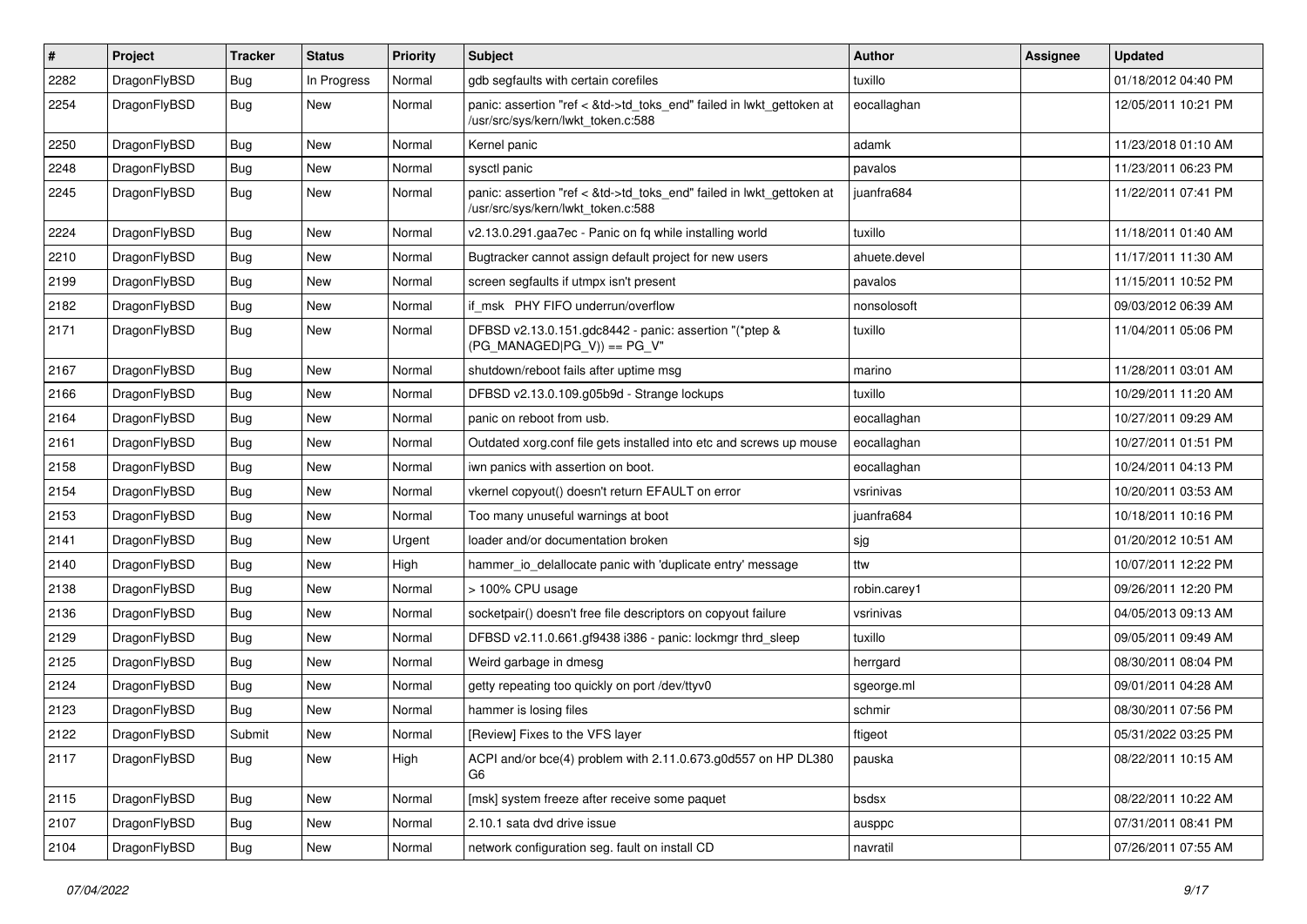| $\sharp$ | Project      | <b>Tracker</b> | <b>Status</b> | <b>Priority</b> | Subject                                                                                    | <b>Author</b>     | Assignee | <b>Updated</b>      |
|----------|--------------|----------------|---------------|-----------------|--------------------------------------------------------------------------------------------|-------------------|----------|---------------------|
| 2099     | DragonFlyBSD | Bug            | <b>New</b>    | Normal          | page fault panic in vm system                                                              | pavalos           |          | 07/10/2011 08:51 AM |
| 2098     | DragonFlyBSD | Submit         | <b>New</b>    | Normal          | [PATCH] correct ath man page example<br>(/usr/src/share/man/man4/ath.4)                    | nobody            |          | 11/15/2011 12:27 AM |
| 2095     | DragonFlyBSD | Bug            | New           | Low             | Running installer post-install: Unsupported DFUI transport "                               | greenrd           |          | 06/26/2011 09:20 AM |
| 2094     | DragonFlyBSD | Bug            | New           | Normal          | Segfault when gdb printing backtrace from core dump                                        | greenrd           |          | 06/25/2011 04:14 PM |
| 2090     | DragonFlyBSD | Bug            | Feedback      | Normal          | snd_hda does not support headphone automute                                                | justin            |          | 03/29/2012 08:03 PM |
| 2085     | DragonFlyBSD | <b>Bug</b>     | New           | Normal          | panic: assertion: (m->flags & PG_MAPPED) == 0 in<br>vm_page_free_toq                       | vsrinivas         |          | 06/10/2011 07:48 AM |
| 2084     | DragonFlyBSD | Bug            | New           | Normal          | DFBSD v2.11.0.242.g4d317 - panic: zone: entry not free                                     | tuxillo           |          | 07/03/2012 01:23 AM |
| 2082     | DragonFlyBSD | Bug            | New           | Normal          | dfbsd 2.10.1 amd64 - mc port build error with 'bmake bin-install'                          | sun-doctor        |          | 05/25/2011 07:18 PM |
| 2081     | DragonFlyBSD | Bug            | Feedback      | Normal          | Panic on device "detach" / "failure"                                                       | vsrinivas         |          | 02/29/2012 07:11 AM |
| 2080     | DragonFlyBSD | <b>Bug</b>     | New           | Normal          | panic: lockmgr thrd_sleep: called from interrupt, ipi, or hard code<br>section             | rumcic            |          | 05/30/2011 05:06 PM |
| 2078     | DragonFlyBSD | Bug            | New           | Normal          | DFBSD i386 v2.11.0.201.g3ed2f - Panic during installworld into a<br>vn0 device             | tuxillo           |          | 05/19/2011 07:50 PM |
| 2077     | DragonFlyBSD | Bug            | New           | Normal          | USB devices conflicting                                                                    | srussell          |          | 05/17/2011 05:12 PM |
| 2075     | DragonFlyBSD | Bug            | New           | Normal          | pflogd on x86 64                                                                           | fanch             |          | 05/16/2011 04:04 PM |
| 2072     | DragonFlyBSD | Bug            | <b>New</b>    | Normal          | Fatal trap 12: stopped at lwkt_send_ipiq3                                                  | rumcic            |          | 05/17/2011 04:12 AM |
| 2071     | DragonFlyBSD | <b>Bug</b>     | New           | High            | Panic on assertion: (int)(flg->seq - seq) > 0 in hammer_flusher_flush<br>after inode error | vsrinivas         |          | 06/12/2011 07:59 AM |
| 2067     | DragonFlyBSD | Bug            | New           | Normal          | sound/pcm: "play interrupt timeout, channel dead"                                          | matthiasr         |          | 05/11/2021 03:55 AM |
| 2061     | DragonFlyBSD | Bug            | New           | Normal          | USB keyboard boot panic                                                                    | sjg               |          | 05/04/2012 12:20 AM |
| 2055     | DragonFlyBSD | Bug            | <b>New</b>    | Normal          | $ssh + IPV6 + bridge \Rightarrow connection freezes$                                       | steve             |          | 04/24/2011 07:13 PM |
| 2052     | DragonFlyBSD | Bug            | <b>New</b>    | Normal          | Kernel panic: CPU APIC ID out of range                                                     | Anonymous         |          | 05/02/2011 11:06 AM |
| 2051     | DragonFlyBSD | Bug            | New           | Normal          | No ipv6 lan route entry created on 2.10                                                    | ftigeot           |          | 04/21/2011 10:37 AM |
| 2048     | DragonFlyBSD | Bug            | New           | Normal          | panic: ffs_sync: rofs mod                                                                  | pavalos           |          | 04/12/2011 05:45 AM |
| 2045     | DragonFlyBSD | Bug            | New           | Normal          | ral(4): Fatal trap 12: page fault while in kernel mode (two panics)                        | herrgard          |          | 11/03/2011 05:34 PM |
| 2042     | DragonFlyBSD | Bug            | <b>New</b>    | Normal          | kernel panic, when run boot0cfg                                                            | sepherosa         |          | 05/31/2022 03:01 PM |
| 2020     | DragonFlyBSD | <b>Bug</b>     | <b>New</b>    | Low             | Port brcm80211 driver from Linux to DragonFly BSD                                          | studer            |          | 03/05/2011 10:54 PM |
| 2013     | DragonFlyBSD | <b>Bug</b>     | In Progress   | Normal          | oversized DMA request loop                                                                 | josepht           |          | 05/11/2021 04:06 AM |
| 2008     | DragonFlyBSD | <b>Bug</b>     | <b>New</b>    | Normal          | lwkt_setcpu_remote: td->td_flags 00800621 console flood                                    | pavalos           |          | 03/06/2011 09:37 PM |
| 2004     | DragonFlyBSD | <b>Bug</b>     | <b>New</b>    | Normal          | LWKT_WAIT_IPIQ panic                                                                       | steve             |          | 03/08/2011 05:46 PM |
| 1990     | DragonFlyBSD | Bug            | New           | Normal          | /mnt too large to mount                                                                    | peur.neu          |          | 02/16/2011 11:24 PM |
| 1984     | DragonFlyBSD | <b>Bug</b>     | New           | Normal          | hammer mount fails after crash - HAMMER: FIFO record bad head<br>signature                 | thomas.nikolajsen |          | 03/08/2011 06:57 PM |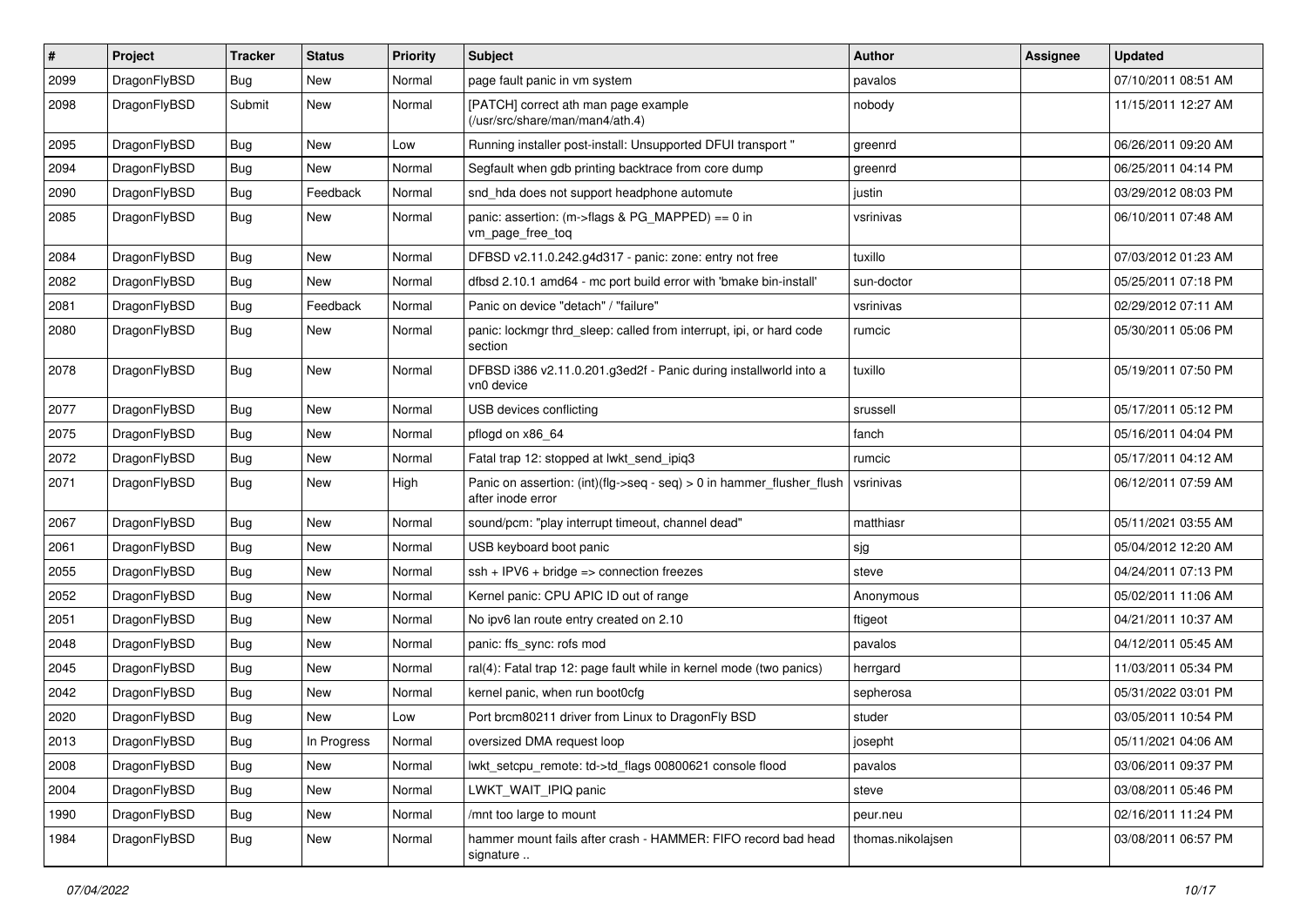| $\vert$ # | Project      | <b>Tracker</b> | <b>Status</b> | <b>Priority</b> | Subject                                                                                                                                                                                           | <b>Author</b>      | Assignee | <b>Updated</b>      |
|-----------|--------------|----------------|---------------|-----------------|---------------------------------------------------------------------------------------------------------------------------------------------------------------------------------------------------|--------------------|----------|---------------------|
| 1982      | DragonFlyBSD | <b>Bug</b>     | New           | Low             | There is no linuxulator on x86-64                                                                                                                                                                 | herrgard           |          | 05/31/2022 02:25 PM |
| 1975      | DragonFlyBSD | Bug            | New           | Normal          | Applications seg fault in select() and poll()                                                                                                                                                     | rumcic             |          | 05/31/2022 02:58 PM |
| 1961      | DragonFlyBSD | <b>Bug</b>     | New           | Normal          | Can't create dump from DDB                                                                                                                                                                        | shamaz             |          | 01/29/2011 09:02 PM |
| 1959      | DragonFlyBSD | <b>Bug</b>     | New           | Normal          | DFBSD v2.9.1.422.gc98f2 - Panic during boot - IPv6 and PF                                                                                                                                         | tuxillo            |          | 01/13/2011 03:37 AM |
| 1951      | DragonFlyBSD | <b>Bug</b>     | <b>New</b>    | Normal          | dma timeouts at phyaddr on a good hdd                                                                                                                                                             | peur.neu           |          | 01/04/2011 07:12 AM |
| 1949      | DragonFlyBSD | <b>Bug</b>     | New           | Normal          | iwn panic                                                                                                                                                                                         | pavalos            |          | 01/30/2011 03:21 AM |
| 1947      | DragonFlyBSD | Bug            | New           | Low             | GA-880GM-UD2H (rev. 1.3) AHCI fails to detect disks at the end of<br>the RAID controller                                                                                                          | eocallaghan        |          | 11/27/2021 08:46 AM |
| 1944      | DragonFlyBSD | Bug            | New           | Normal          | panic: backing object 0xdea7b258 was somehow re-referenced<br>during collapse!                                                                                                                    | sepherosa          |          | 12/27/2010 02:06 AM |
| 1943      | DragonFlyBSD | Bug            | New           | Normal          | hammer assertion panic                                                                                                                                                                            | peter              |          | 12/27/2010 12:45 AM |
| 1942      | DragonFlyBSD | <b>Bug</b>     | New           | Normal          | locking against myself in getcacheblk()?                                                                                                                                                          | qhwt.dfly          |          | 05/31/2022 02:15 PM |
| 1941      | DragonFlyBSD | <b>Bug</b>     | New           | Normal          | wlan config crash                                                                                                                                                                                 | abandon.every.hope |          | 12/24/2010 07:54 PM |
| 1939      | DragonFlyBSD | <b>Bug</b>     | New           | Normal          | Panic on nightly build and stress test box                                                                                                                                                        | lentferj           |          | 12/18/2010 08:41 AM |
| 1935      | DragonFlyBSD | <b>Bug</b>     | <b>New</b>    | Normal          | mouse does not work after switching between x and console                                                                                                                                         | shamaz             |          | 12/13/2010 10:06 AM |
| 1923      | DragonFlyBSD | <b>Bug</b>     | New           | Normal          | Abysmal NFS performance with IPv6                                                                                                                                                                 | ftigeot            |          | 12/05/2010 09:34 PM |
| 1920      | DragonFlyBSD | <b>Bug</b>     | New           | High            | system hangs                                                                                                                                                                                      | zhtw               |          | 11/22/2010 08:59 AM |
| 1917      | DragonFlyBSD | <b>Bug</b>     | New           | Normal          | panic: assertion: (RB_EMPTY(&ip->rec_tree) && (ip->flags &<br>HAMMER_INODE_XDIRTY) == 0)    (!RB_EMPTY(&ip->rec_tree)<br>&& (ip->flags & HAMMER_INODE_XDIRTY) != 0) in<br>hammer_flush_inode_done | qhwt.dfly          |          | 11/24/2010 03:23 AM |
| 1916      | DragonFlyBSD | Bug            | New           | Normal          | Constant crashes on x86_64 with UFS                                                                                                                                                               | lentferj           |          | 11/21/2010 07:40 PM |
| 1913      | DragonFlyBSD | Bug            | New           | Normal          | panic: assertion: ip->flush_state != HAMMER_FST_FLUSH in<br>hammer_flush_inode_core                                                                                                               | swildner           |          | 11/20/2010 05:27 PM |
| 1907      | DragonFlyBSD | <b>Bug</b>     | New           | Normal          | Hammer crash in hammer_flusher_flush()                                                                                                                                                            | swildner           |          | 11/11/2010 05:07 AM |
| 1899      | DragonFlyBSD | Bug            | New           | Normal          | Keyboard doesn't work                                                                                                                                                                             | fransm             |          | 05/15/2022 03:32 PM |
| 1884      | DragonFlyBSD | Bug            | New           | Normal          | System completely freezes while listening music (devbuf: malloc<br>limit exceeded)                                                                                                                | shamaz             |          | 01/24/2011 05:00 PM |
| 1882      | DragonFlyBSD | <b>Bug</b>     | <b>New</b>    | Low             | Idea for handling new USB vendor/device codes                                                                                                                                                     | bmk                |          | 10/20/2010 12:15 PM |
| 1877      | DragonFlyBSD | Bug            | New           | Normal          | Freeze during 1st hammer cleanup after new install                                                                                                                                                | elekktretterr      |          | 05/15/2022 11:43 AM |
| 1874      | DragonFlyBSD | Bug            | New           | Normal          | mpd listening on all IPs, accepting only on one                                                                                                                                                   | rumcic             |          | 05/08/2011 01:01 PM |
| 1873      | DragonFlyBSD | Bug            | New           | Normal          | Panic upon usb mouse detach and reattaching                                                                                                                                                       | rumcic             |          | 02/01/2011 09:53 AM |
| 1867      | DragonFlyBSD | Bug            | New           | Normal          | it(4) motherboard and fan problems                                                                                                                                                                | tuxillo            |          | 07/08/2011 10:48 AM |
| 1861      | DragonFlyBSD | Bug            | New           | Normal          | panic via kprintf (lockmgr called in a hard section)                                                                                                                                              | vsrinivas          |          | 10/11/2010 12:56 AM |
| 1860      | DragonFlyBSD | <b>Bug</b>     | Feedback      | Normal          | Panic while creating UFS fs on vn(4) for initrd                                                                                                                                                   | matthias           |          | 02/29/2012 07:16 AM |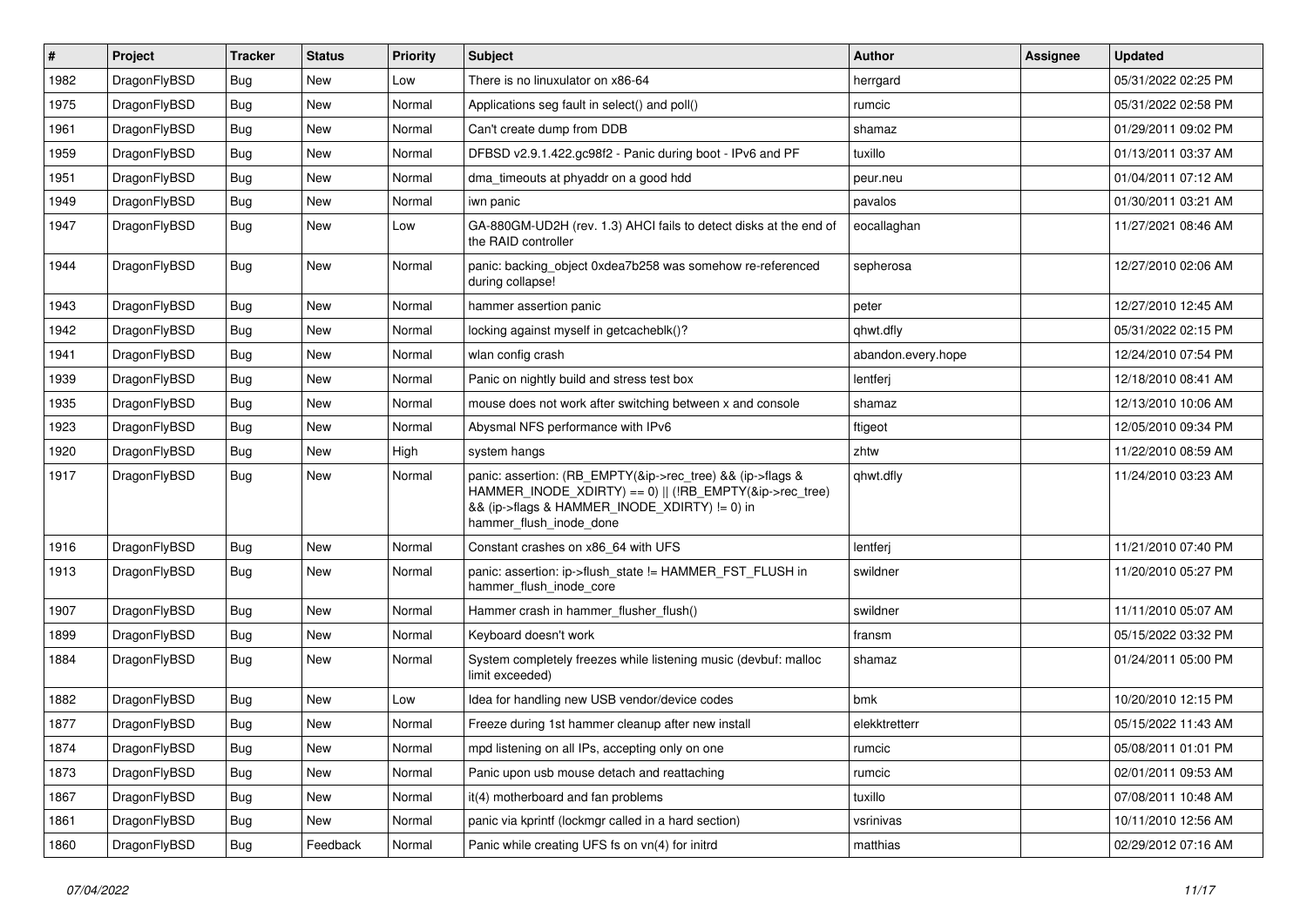| $\vert$ # | Project      | <b>Tracker</b> | <b>Status</b> | <b>Priority</b> | <b>Subject</b>                                                                                  | <b>Author</b>    | Assignee | <b>Updated</b>      |
|-----------|--------------|----------------|---------------|-----------------|-------------------------------------------------------------------------------------------------|------------------|----------|---------------------|
| 1850      | DragonFlyBSD | Bug            | <b>New</b>    | Normal          | volume-add on hammer root fs panic                                                              | Johannes.Hofmann |          | 04/18/2019 04:27 AM |
| 1836      | DragonFlyBSD | <b>Bug</b>     | <b>New</b>    | Normal          | Incorrect TCP checksum show up in tcpdump                                                       | robgar1          |          | 05/15/2022 11:22 AM |
| 1826      | DragonFlyBSD | <b>Bug</b>     | New           | Normal          | panic during boot: assertion so->so_port  in tcp_input                                          | ftigeot          |          | 05/15/2022 11:05 AM |
| 1824      | DragonFlyBSD | Bug            | Feedback      | Normal          | kernel panic, x86, 2.7.3.859.ge5104                                                             | akirchhoff135014 |          | 03/10/2013 07:49 AM |
| 1818      | DragonFlyBSD | <b>Bug</b>     | <b>New</b>    | Normal          | panic: Bad tailq NEXT (kqueue issue ?)                                                          | ftigeot          |          | 05/15/2022 11:40 AM |
| 1786      | DragonFlyBSD | Bug            | <b>New</b>    | Normal          | Calling NULL function pointer initiates panic loop                                              | sjg              |          | 10/11/2010 05:28 PM |
| 1774      | DragonFlyBSD | Bug            | <b>New</b>    | Normal          | New IP header cleanup branch available for testing                                              | dillon           |          | 05/15/2022 10:59 AM |
| 1749      | DragonFlyBSD | Bug            | In Progress   | Normal          | HAMMER fsstress panic in hammer_flush_inode_core<br>'ip->flush_state != HAMMER_FST_FLUSH'       | vsrinivas        |          | 05/11/2021 04:06 AM |
| 1745      | DragonFlyBSD | Bug            | Feedback      | Normal          | kmalloc panic                                                                                   | josepht          |          | 05/11/2021 04:05 AM |
| 1744      | DragonFlyBSD | <b>Bug</b>     | In Progress   | Normal          | HAMMER fsstress panic in hammer_setup_child_callback                                            | vsrinivas        |          | 05/11/2021 04:05 AM |
| 1727      | DragonFlyBSD | Bug            | Feedback      | Normal          | CD boot panic (2.6.1) (usb?)                                                                    | kiril            |          | 05/15/2022 05:10 AM |
| 1718      | DragonFlyBSD | <b>Bug</b>     | Feedback      | Normal          | IDE disk drive not detected by x86_64 2.6.1 Live CD                                             | bcox             |          | 11/27/2021 08:25 AM |
| 1717      | DragonFlyBSD | <b>Bug</b>     | Feedback      | Normal          | HAMMER panic in hammer cursor down()                                                            | josepht1         |          | 05/11/2021 04:05 AM |
| 1695      | DragonFlyBSD | <b>Bug</b>     | <b>New</b>    | Normal          | NFS-related system breakdown                                                                    | Anonymous        |          | 04/10/2014 12:35 AM |
| 1672      | DragonFlyBSD | <b>Bug</b>     | Feedback      | Normal          | panic (trap 12) around btree_search() in 2.4.1-RELEASE                                          | floid            |          | 01/19/2015 03:36 AM |
| 1669      | DragonFlyBSD | Bug            | In Progress   | Normal          | Drive wont open using button                                                                    | elekktretterr    |          | 02/29/2012 12:05 PM |
| 1668      | DragonFlyBSD | <b>Bug</b>     | Feedback      | Normal          | Power button not working                                                                        | elekktretterr    |          | 03/10/2013 06:22 AM |
| 1661      | DragonFlyBSD | <b>Bug</b>     | In Progress   | Normal          | panic on password entry mount smb filesystem                                                    | vsrinivas        |          | 11/27/2021 08:29 AM |
| 1634      | DragonFlyBSD | Bug            | <b>New</b>    | Normal          | panic: spin_lock: 0xe4ad1320, indefinitive wait!                                                | elekktretterr    |          | 01/19/2015 03:21 AM |
| 1618      | DragonFlyBSD | <b>Bug</b>     | Feedback      | Normal          | collision for 'struct pmap' when using RPC and <sys user.h=""></sys>                            | carenas          |          | 05/11/2021 04:05 AM |
| 1613      | DragonFlyBSD | <b>Bug</b>     | Feedback      | Normal          | USB Keyboard not working on master                                                              | elekktretterr    |          | 05/11/2021 04:05 AM |
| 1594      | DragonFlyBSD | <b>Bug</b>     | <b>New</b>    | Normal          | Kernel panic during boot from Live CD on Dell E6400                                             | bodie            |          | 05/11/2021 03:54 AM |
| 1592      | DragonFlyBSD | <b>Bug</b>     | Feedback      | Normal          | AcpiOSUnmapMemory: Warning, deallocation did not track<br>allocation.                           | eocallaghan      |          | 06/02/2014 07:45 AM |
| 1591      | DragonFlyBSD | <b>Bug</b>     | Feedback      | Normal          | Lenovo X301 hangs with AHCI Driver CMD TIMEOUT<br>STS=d0 <bsy></bsy>                            | eocallaghan      |          | 05/11/2021 04:05 AM |
| 1580      | DragonFlyBSD | Bug            | Feedback      | Normal          | Panic (Fatal trap 12: page fault while in kernel mode) while playing<br>with pf and netif names | rumcic           |          | 12/21/2018 01:21 AM |
| 1577      | DragonFlyBSD | <b>Bug</b>     | Feedback      | Normal          | panic: assertion: leaf->base.obj_id == ip->obj_id in<br>hammer_ip_delete_range                  | qhwt+dfly        |          | 05/11/2021 04:01 AM |
| 1563      | DragonFlyBSD | <b>Bug</b>     | Feedback      | Normal          | reset(1) doesn't reset terminal to the defaults                                                 | hasso            |          | 03/10/2013 04:17 AM |
| 1560      | DragonFlyBSD | <b>Bug</b>     | Feedback      | Normal          | Unable to modify partition table on ThinkPad T61p during install                                | rehsack          |          | 01/15/2015 08:57 AM |
| 1559      | DragonFlyBSD | <b>Bug</b>     | New           | Normal          | kernel trap                                                                                     | phma             |          | 11/27/2021 08:43 AM |
| 1525      | DragonFlyBSD | <b>Bug</b>     | New           | Normal          | boehm-gc problems                                                                               | hasso            |          | 10/13/2012 07:13 PM |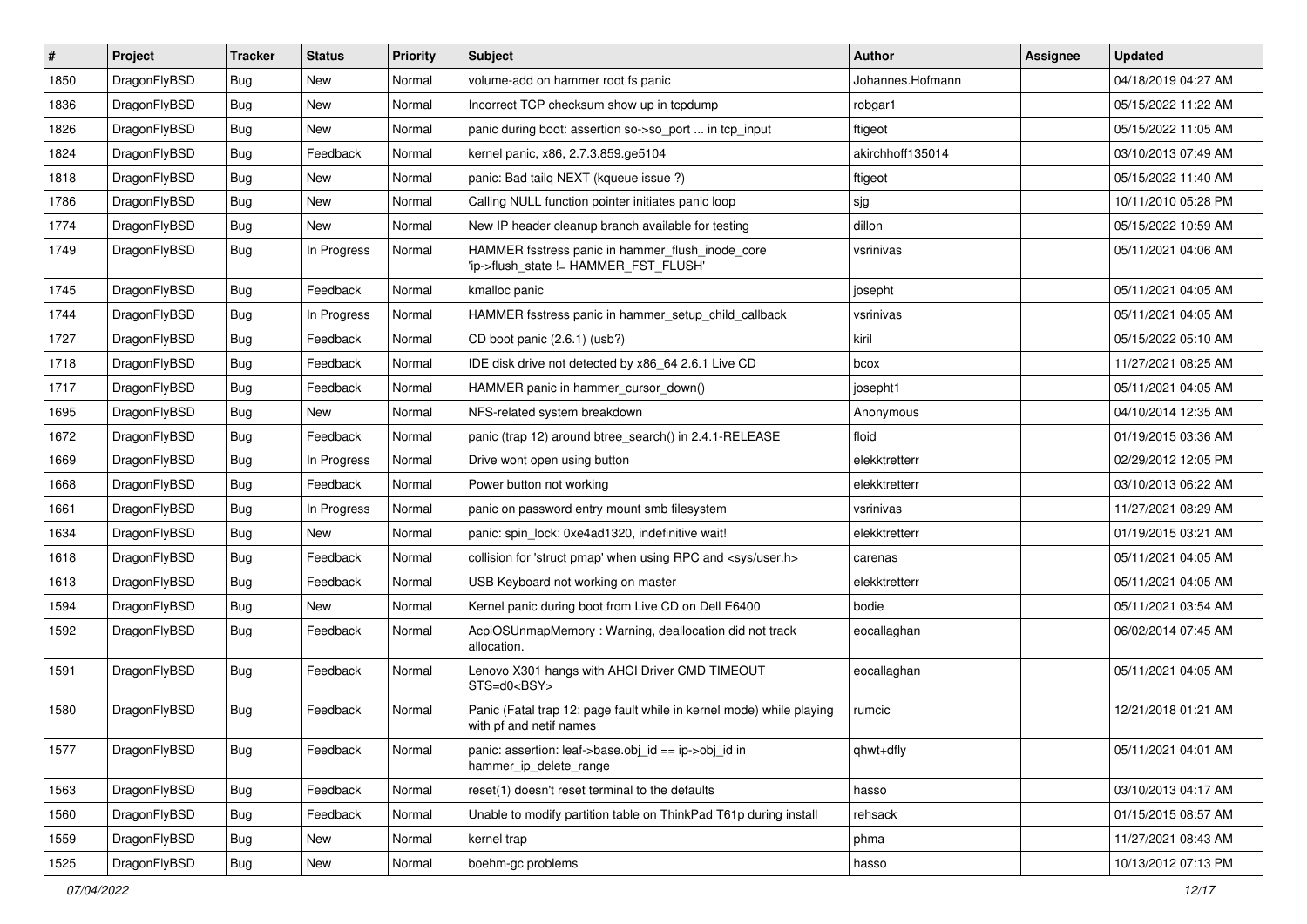| $\#$ | Project      | <b>Tracker</b> | <b>Status</b> | <b>Priority</b> | <b>Subject</b>                                                                                                                                            | <b>Author</b>      | Assignee | <b>Updated</b>      |
|------|--------------|----------------|---------------|-----------------|-----------------------------------------------------------------------------------------------------------------------------------------------------------|--------------------|----------|---------------------|
| 1521 | DragonFlyBSD | <b>Bug</b>     | Feedback      | Normal          | amd64 2.4 livecd won't mount root at boot                                                                                                                 | bolapara           |          | 01/28/2018 03:45 AM |
| 1502 | DragonFlyBSD | <b>Bug</b>     | In Progress   | Normal          | Lock while deleting files from nohistory HAMMER directories                                                                                               | hasso              |          | 03/10/2013 04:28 AM |
| 1489 | DragonFlyBSD | <b>Bug</b>     | Feedback      | Normal          | panic: ufs dirbad: bad dir                                                                                                                                | rumcic             |          | 03/10/2013 04:34 AM |
| 1486 | DragonFlyBSD | Bug            | Feedback      | Normal          | Interrupt storm related to SATA DVD device                                                                                                                | hasso              |          | 05/11/2021 04:01 AM |
| 1481 | DragonFlyBSD | Bug            | Feedback      | Normal          | panic: assertion: kva_p(buf) in soopt_from_kbuf (after ipfw pipe<br>show, 2.2.1-R)                                                                        | combiner           |          | 05/11/2021 04:01 AM |
| 1463 | DragonFlyBSD | Bug            | <b>New</b>    | Normal          | Mountroot before drives are initialized                                                                                                                   | elekktretterr      |          | 12/07/2010 01:30 PM |
| 1456 | DragonFlyBSD | Bug            | Feedback      | Normal          | Microsoft wireless desktop problems                                                                                                                       | elekktretterr      |          | 01/15/2015 08:34 AM |
| 1454 | DragonFlyBSD | Bug            | Feedback      | Normal          | Unable to boot from external USB DVD drive                                                                                                                | elekktretterr      |          | 05/11/2021 04:01 AM |
| 1448 | DragonFlyBSD | Bug            | Feedback      | Normal          | panic: assertion: _tp->tt_msg->tt_cpuid == mycpuid in<br>tcp_callout_active tcp_output tcp_usr_send netmsg_pru_send<br>netmsg_service tcpmsg_service_loop | dillon             |          | 05/11/2021 04:00 AM |
| 1429 | DragonFlyBSD | <b>Bug</b>     | Feedback      | Normal          | vkernel bug - "mfree: m->m_nextpkt != NULL"                                                                                                               | dillon             |          | 05/11/2021 04:00 AM |
| 1398 | DragonFlyBSD | Submit         | In Progress   | Normal          | hdestroy(3) restricts hash key to point to malloc'ed space                                                                                                | Anonymous          |          | 08/20/2021 04:06 PM |
| 1387 | DragonFlyBSD | Bug            | Feedback      | Normal          | zero-size malloc and ps: kvm_getprocs: Bad address                                                                                                        | qhwt+dfly          |          | 05/11/2021 04:00 AM |
| 1368 | DragonFlyBSD | Bug            | In Progress   | Normal          | suspend signal race?                                                                                                                                      | qhwt+dfly          |          | 05/11/2021 03:51 AM |
| 1336 | DragonFlyBSD | Bug            | In Progress   | Normal          | Still looking for reports of missed directory entries w/ HAMMER                                                                                           | dillon             |          | 05/11/2021 04:00 AM |
| 1332 | DragonFlyBSD | Bug            | Feedback      | Normal          | DFBSD 2.2 - Booting usbcdrom/usbsticks on thinkpad hangs on<br>"BTX Halted"                                                                               | tuxillo            |          | 05/11/2021 04:00 AM |
| 1330 | DragonFlyBSD | Bug            | Feedback      | Normal          | Hammer, usb disk, SYNCHRONIZE CACHE failure                                                                                                               | josepht            |          | 06/02/2014 04:56 AM |
| 1313 | DragonFlyBSD | Bug            | New           | Low             | Signal code in kernel needs major overhaul (signal queues,<br>si code, si addr)                                                                           | hasso              |          | 05/11/2021 04:00 AM |
| 1307 | DragonFlyBSD | <b>Bug</b>     | In Progress   | Normal          | hammer tid -2 shows unexpected result                                                                                                                     | corecode           |          | 10/18/2016 05:29 PM |
| 1282 | DragonFlyBSD | Bug            | Feedback      | Normal          | panic (trap 12) when booting SMP kernel on Atom 330 (dual core)                                                                                           | tomaz.borstnar     |          | 05/11/2021 04:00 AM |
| 1250 | DragonFlyBSD | <b>Bug</b>     | Feedback      | Normal          | Panic upon plugging an USB flash drive into the machine                                                                                                   | rumcic             |          | 03/10/2013 05:17 AM |
| 1249 | DragonFlyBSD | <b>Bug</b>     | Feedback      | Normal          | panic: ffs vfree: freeing free inode                                                                                                                      | rumcic             |          | 03/10/2013 05:13 AM |
| 1246 | DragonFlyBSD | Bug            | New           | Normal          | bad resolution (monitor desync) with livedvd                                                                                                              | Przem0l            |          | 02/18/2014 06:29 AM |
| 1218 | DragonFlyBSD | Bug            | In Progress   | Normal          | panic: assertion: error == 0 in hammer_start_transaction                                                                                                  | rumcic             |          | 05/11/2021 04:00 AM |
| 1194 | DragonFlyBSD | Bug            | New           | Normal          | SCSI errors while trying to copy photos from my camera                                                                                                    | elekktretterr      |          | 01/14/2015 04:39 PM |
| 1193 | DragonFlyBSD | <b>Bug</b>     | New           | Normal          | kernel doesn't recognize cdrom drive                                                                                                                      | nonsolosoft        |          | 01/25/2014 09:11 PM |
| 1192 | DragonFlyBSD | Submit         | New           | Normal          | KKASSERTs in sys/kern/uipc_{msg,socket}.c are too strict                                                                                                  | rumcic             |          | 05/11/2021 04:07 AM |
| 1185 | DragonFlyBSD | <b>Bug</b>     | New           | High            | need a tool to merge changes into /etc                                                                                                                    | wa1ter             |          | 02/18/2014 06:02 AM |
| 1181 | DragonFlyBSD | Bug            | In Progress   | Normal          | ACX111 panic                                                                                                                                              | elekktretterr      |          | 05/11/2021 04:00 AM |
| 1148 | DragonFlyBSD | <b>Bug</b>     | In Progress   | Low             | BCM4311 wireless network adapter detected but not functional                                                                                              | archimedes.gaviola |          | 05/11/2021 04:00 AM |
| 1144 | DragonFlyBSD | Bug            | Feedback      | Normal          | Incorrect clock under KVM                                                                                                                                 | msylvan            |          | 03/09/2013 01:17 PM |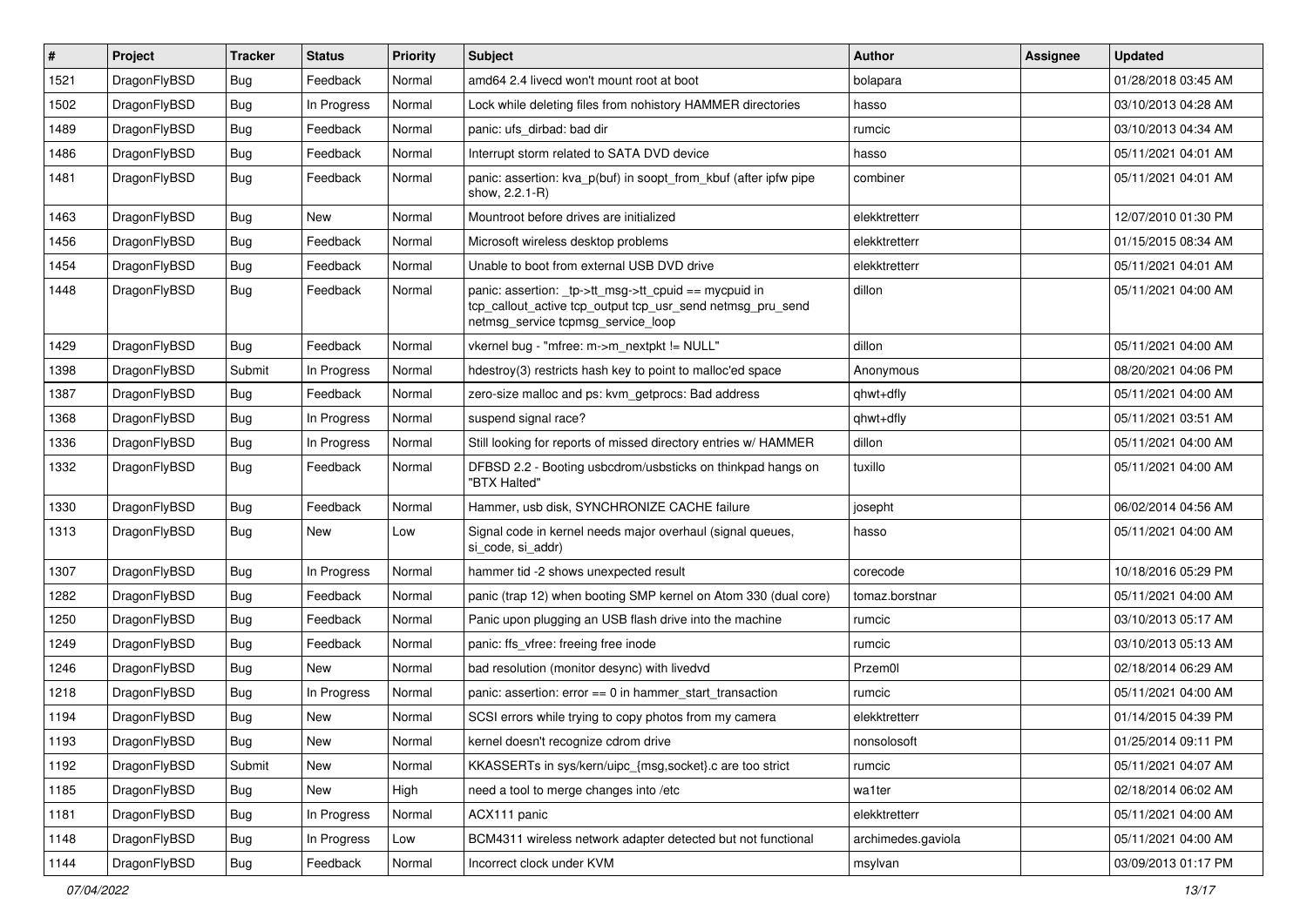| $\pmb{\#}$ | Project      | <b>Tracker</b> | <b>Status</b> | <b>Priority</b> | Subject                                                                      | <b>Author</b>     | <b>Assignee</b> | <b>Updated</b>      |
|------------|--------------|----------------|---------------|-----------------|------------------------------------------------------------------------------|-------------------|-----------------|---------------------|
| 1101       | DragonFlyBSD | Bug            | Feedback      | Normal          | ohci related panic                                                           | polachok          |                 | 05/11/2021 04:00 AM |
| 989        | DragonFlyBSD | Bug            | <b>New</b>    | Normal          | installer/fdisk trouble with wrapped values                                  | Discodestroyer    |                 | 02/18/2014 06:27 AM |
| 979        | DragonFlyBSD | Bug            | Feedback      | Normal          | Failure-prone USB mass storage (SB600? msdosfs? CAM?)                        | floid             |                 | 01/15/2015 08:38 AM |
| 884        | DragonFlyBSD | Bug            | In Progress   | High            | Performance/memory problems under filesystem IO load                         | hasso             |                 | 05/11/2021 03:50 AM |
| 846        | DragonFlyBSD | Bug            | Feedback      | Normal          | USB bugs:usb mouse can't used!                                               | frankning         |                 | 01/15/2015 08:36 AM |
| 806        | DragonFlyBSD | Bug            | Feedback      | Normal          | boot error on MacBook                                                        | tralamazza        |                 | 06/04/2022 05:28 AM |
| 725        | DragonFlyBSD | Bug            | In Progress   | Low             | 'make distribution' fails w/'ro' /usr/obj                                    | c.turner          |                 | 03/09/2013 01:01 PM |
| 604        | DragonFlyBSD | Bug            | In Progress   | Normal          | 1.8.1-RELEASE - clock runs fast on mainboard ASUS P5A-B                      | yeti              |                 | 05/11/2021 03:55 AM |
| 599        | DragonFlyBSD | <b>Bug</b>     | New           | Urgent          | 1.9.0 reproducable panic                                                     | pavalos           |                 | 12/22/2010 01:08 AM |
| 570        | DragonFlyBSD | Bug            | Feedback      | Normal          | 1.8.x: ACPI problems                                                         | qhwt+dfly         |                 | 06/02/2014 03:45 AM |
| 331        | DragonFlyBSD | Bug            | In Progress   | Normal          | ftpsesame (aka Bridging S01E03)                                              | bastyaelvtars     |                 | 03/09/2013 12:28 PM |
| 285        | DragonFlyBSD | Bug            | Feedback      | Low             | interrupt latency with re without ip address configured                      | thomas.nikolajsen |                 | 02/20/2014 10:30 AM |
| 243        | DragonFlyBSD | <b>Bug</b>     | Feedback      | Normal          | weird behavior in the shell                                                  | swildner          |                 | 05/31/2022 02:51 PM |
| 2353       | DragonFlyBSD | <b>Bug</b>     | In Progress   | Normal          | panic: assertion "gd->gd_spinlocks_wr == 0" failed in<br>bsd4 schedulerclock | jaydg             | alexh           | 11/28/2012 01:57 AM |
| 2100       | DragonFlyBSD | Bug            | Feedback      | Normal          | devfs related panic                                                          | sepherosa         | alexh           | 07/10/2011 02:29 PM |
| 1538       | DragonFlyBSD | Bug            | New           | Low             | mountroot should probe file systems                                          | corecode          | alexh           | 11/24/2010 06:35 PM |
| 1430       | DragonFlyBSD | Bug            | <b>New</b>    | Normal          | Buggy $w(1)$ ?                                                               | hasso             | alexh           | 11/24/2010 08:09 AM |
| 1127       | DragonFlyBSD | Bug            | Feedback      | Low             | cdrom drive not detected                                                     | tgr               | corecode        | 01/15/2015 08:55 AM |
| 3154       | DragonFlyBSD | Submit         | <b>New</b>    | Normal          | Update serial handling in bootloader                                         | ddegroot          | dillon          | 11/06/2018 11:21 PM |
| 2819       | DragonFlyBSD | Bug            | In Progress   | Normal          | Random micro system freezes after a week of uptime                           | ftigeot           | dillon          | 08/16/2015 08:46 PM |
| 2092       | DragonFlyBSD | <b>Bug</b>     | New           | Normal          | Panic: Bad link elm 0x next->prev != elm                                     | masterblaster     | dillon          | 12/04/2011 12:49 PM |
| 2037       | DragonFlyBSD | Bug            | Feedback      | Normal          | Panic Bad link elm while building packages                                   | ftigeot           | dillon          | 04/21/2011 07:20 AM |
| 1831       | DragonFlyBSD | <b>Bug</b>     | Feedback      | High            | HAMMER "malloc limit exceeded" panic                                         | eocallaghan       | dillon          | 06/04/2022 04:38 AM |
| 1411       | DragonFlyBSD | Bug            | Feedback      | Normal          | Burning doesn't work with ahci(4)                                            | hasso             | dillon          | 05/11/2021 04:00 AM |
| 3031       | DragonFlyBSD | Submit         | In Progress   | Normal          | Update drm/radeon to Linux 4.7.10 as much as possible                        | davshao           | ftigeot         | 08/19/2021 12:33 PM |
| 2870       | DragonFlyBSD | <b>Bug</b>     | <b>New</b>    | High            | Broken text and icons when glamor acceleration is used                       | 375gnu            | ftigeot         | 01/31/2016 12:13 AM |
| 1593       | DragonFlyBSD | Bug            | Feedback      | Normal          | panic: assertion: ccb == ap->ap_err_ccb in ahci_put_err_ccb                  | ftigeot           | ftigeot         | 05/15/2022 05:09 AM |
| 1964       | DragonFlyBSD | <b>Bug</b>     | <b>New</b>    | Normal          | iwn (panic assertion : wlan assert serialized)                               | sjmm.ptr          | josepht         | 02/01/2011 12:57 PM |
| 1946       | DragonFlyBSD | <b>Bug</b>     | New           | Normal          | ieee80211 panic                                                              | pavalos           | josepht         | 01/27/2011 06:00 PM |
| 385        | DragonFlyBSD | <b>Bug</b>     | Feedback      | Low             | Mail archive address removal                                                 | justin            | justin          | 03/09/2013 11:24 AM |
| 1969       | DragonFlyBSD | Bug            | New           | Normal          | pf-related network problem                                                   | pavalos           | lentferj        | 02/01/2011 06:57 PM |
| 2549       | DragonFlyBSD | <b>Bug</b>     | In Progress   | Normal          | netgraph7: Kernel page fault.                                                | russiane39        | nant            | 05/10/2013 11:20 PM |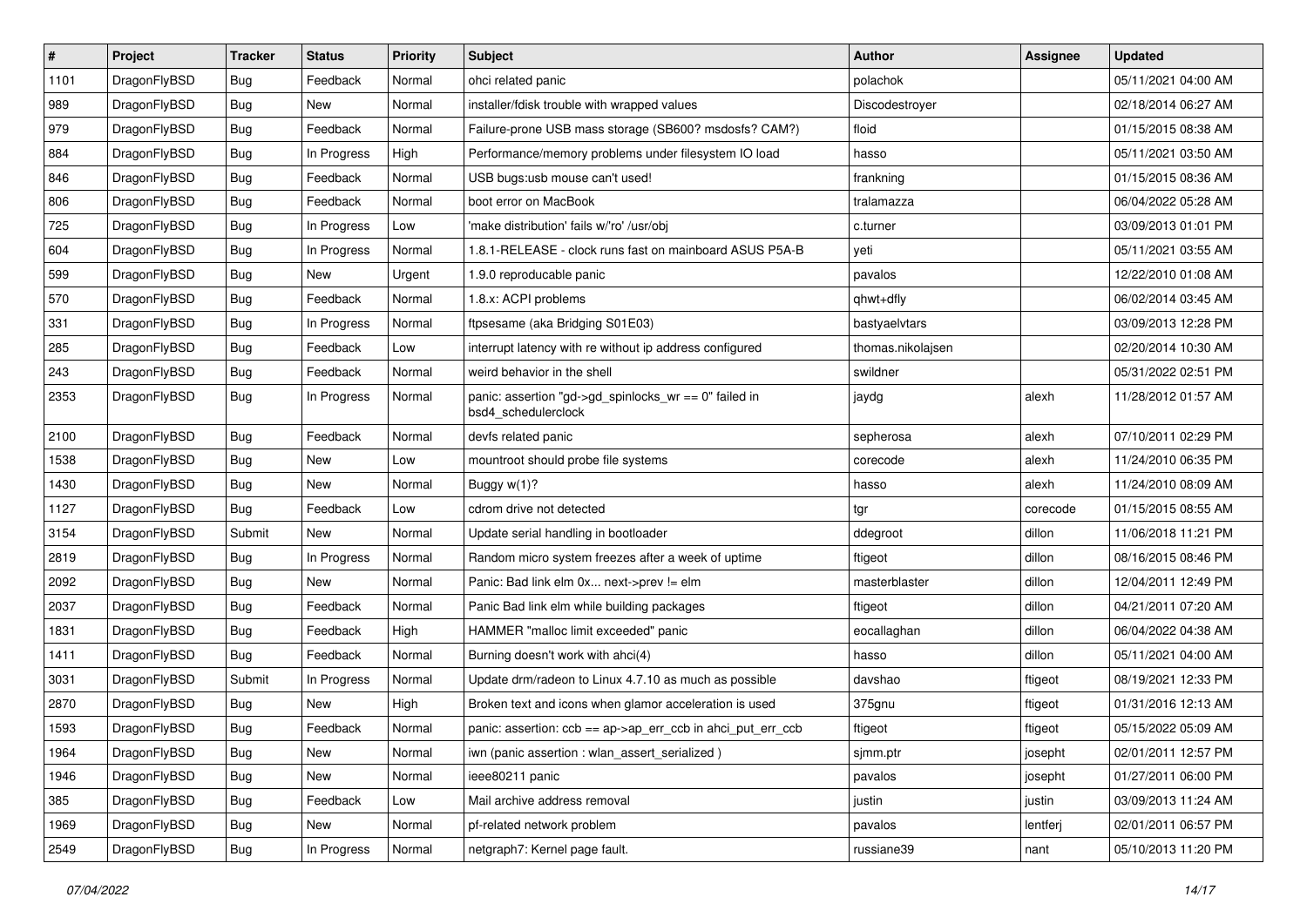| #    | Project      | <b>Tracker</b> | <b>Status</b> | <b>Priority</b> | Subject                                                                                                                                                  | <b>Author</b> | Assignee  | <b>Updated</b>      |
|------|--------------|----------------|---------------|-----------------|----------------------------------------------------------------------------------------------------------------------------------------------------------|---------------|-----------|---------------------|
| 679  | DragonFlyBSD | Bug            | New           | Low             | Netgraph backward compatibility for old *LEN constants                                                                                                   | nant          | nant      | 02/18/2014 05:45 AM |
| 2822 | DragonFlyBSD | <b>Bug</b>     | New           | Normal          | USB 3.0 stick throws "reading primary partition table: error<br>accessing offset 000[] for 152" error, while the stick works on any<br>other OS I tested | revuwa        | profmakx  | 06/29/2015 05:56 AM |
| 2746 | DragonFlyBSD | Bug            | New           | Normal          | some fraction of xterms started from the xmonad window manager<br>get killed with SIGALRM                                                                | isenmann      | profmakx  | 12/28/2014 02:51 AM |
| 600  | DragonFlyBSD | Bug            | New           | Low             | /sys/libkern/karc4random                                                                                                                                 | robin_carey5  | profmakx  | 01/19/2015 03:07 AM |
| 2825 | DragonFlyBSD | Bug            | New           | High            | 3x dhclient = hanging system (objcache exhausted)                                                                                                        | jaccovonb     | sepherosa | 05/11/2021 03:55 AM |
| 168  | DragonFlyBSD | Bug            | In Progress   | Normal          | Livelocked limit engaged while trying to setup IPW wireless                                                                                              | mschacht      | sepherosa | 05/11/2021 04:05 AM |
| 1769 | DragonFlyBSD | <b>Bug</b>     | New           | Normal          | panic: assertion: _tp->tt_msg->tt_cpuid == mycpuid in<br>tcp callout active                                                                              | pavalos       | sjg       | 05/15/2022 11:07 AM |
| 1532 | DragonFlyBSD | Bug            | New           | Low             | jemalloc doesn't work on DragonFly                                                                                                                       | hasso         | sjg       | 08/02/2011 01:14 AM |
| 1302 | DragonFlyBSD | Bug            | In Progress   | Normal          | Checkpoint regression?                                                                                                                                   | sjg           | sjg       | 07/10/2013 05:22 PM |
| 2585 | DragonFlyBSD | <b>Bug</b>     | New           | Normal          | Dfly 3.4.3 on ESXi 5.1, HP Smart Array P410 passthrough<br>recognised, but not functioning                                                               | yggdrasil     | swildner  | 05/09/2022 08:14 AM |
| 2265 | DragonFlyBSD | Bug            | New           | Normal          | mbsrtowcs does not properly handle invalid mbstate_t in ps                                                                                               | c.turner1     | swildner  | 01/10/2012 07:56 PM |
| 2252 | DragonFlyBSD | Bug            | <b>New</b>    | Low             | snd_hda not useable if loaded via /boot/loader.conf                                                                                                      | xbit          | swildner  | 12/14/2011 12:23 AM |
| 1714 | DragonFlyBSD | Bug            | New           | Low             | hwpmc                                                                                                                                                    | alexh         | swildner  | 08/18/2012 02:03 PM |
| 341  | DragonFlyBSD | Bug            | <b>New</b>    | Normal          | Vinum erroneously repors devices as busy                                                                                                                 | corecode      | swildner  | 01/21/2012 04:50 AM |
| 3318 | DragonFlyBSD | <b>Bug</b>     | In Progress   | Normal          | Segmenation fault when a process resumed with checkpt exits                                                                                              | zabolekar     | tuxillo   | 06/18/2022 08:24 AM |
| 3314 | DragonFlyBSD | Bug            | New           | Normal          | Bring virtio_console(4) from FreeBSD                                                                                                                     | tuxillo       | tuxillo   | 05/29/2022 08:24 AM |
| 3295 | DragonFlyBSD | Bug            | In Progress   | Normal          | Adapt devel/libvirt for nvmm                                                                                                                             | tuxillo       | tuxillo   | 11/03/2021 04:56 PM |
| 3205 | DragonFlyBSD | Bug            | Feedback      | High            | Go compiler net test failing                                                                                                                             | t dfbsd       | tuxillo   | 05/10/2021 02:45 AM |
| 3160 | DragonFlyBSD | Submit         | In Progress   | Normal          | State the implementation difference in pkill/pgrep manual                                                                                                | sevan         | tuxillo   | 06/03/2022 05:15 PM |
| 3145 | DragonFlyBSD | Submit         | In Progress   | Normal          | Update libelf to FreeBSD 12 current and build as base library usable<br>by ports                                                                         | davshao       | tuxillo   | 08/20/2021 03:58 PM |
| 3028 | DragonFlyBSD | Bug            | In Progress   | Normal          | installer: confusion of set/get disk encryption passphrase dialogs                                                                                       | liweitianux   | tuxillo   | 06/03/2022 05:13 PM |
| 2721 | DragonFlyBSD | Submit         | Feedback      | Low             | Some few zalloc calls to objcache ones replacements                                                                                                      | dclink        | tuxillo   | 05/11/2021 04:08 AM |
| 2717 | DragonFlyBSD | Submit         | Feedback      | Normal          | Out of range numeric handling                                                                                                                            | dclink        | tuxillo   | 05/11/2021 04:08 AM |
| 2496 | DragonFlyBSD | Bug            | <b>New</b>    | Normal          | NTFS malloc limit exceeded                                                                                                                               | plasmob       | tuxillo   | 02/19/2013 08:47 AM |
| 2438 | DragonFlyBSD | Submit         | Feedback      | Normal          | <b>TRIM</b> fixes                                                                                                                                        | Anonymous     | tuxillo   | 05/11/2021 03:45 AM |
| 2416 | DragonFlyBSD | <b>Bug</b>     | New           | Normal          | ".' entry can be removed on mounted nfs filesystem                                                                                                       | ftigeot       | tuxillo   | 06/03/2014 04:40 AM |
| 2358 | DragonFlyBSD | <b>Bug</b>     | In Progress   | Normal          | DFBSD v3.0.2.32.g928ca - panic: hammer: insufficient undo FIFO<br>space!                                                                                 | tuxillo       | tuxillo   | 05/10/2021 02:50 AM |
| 1921 | DragonFlyBSD | <b>Bug</b>     | In Progress   | Normal          | we miss mlockall                                                                                                                                         | alexh         | tuxillo   | 06/18/2022 04:08 AM |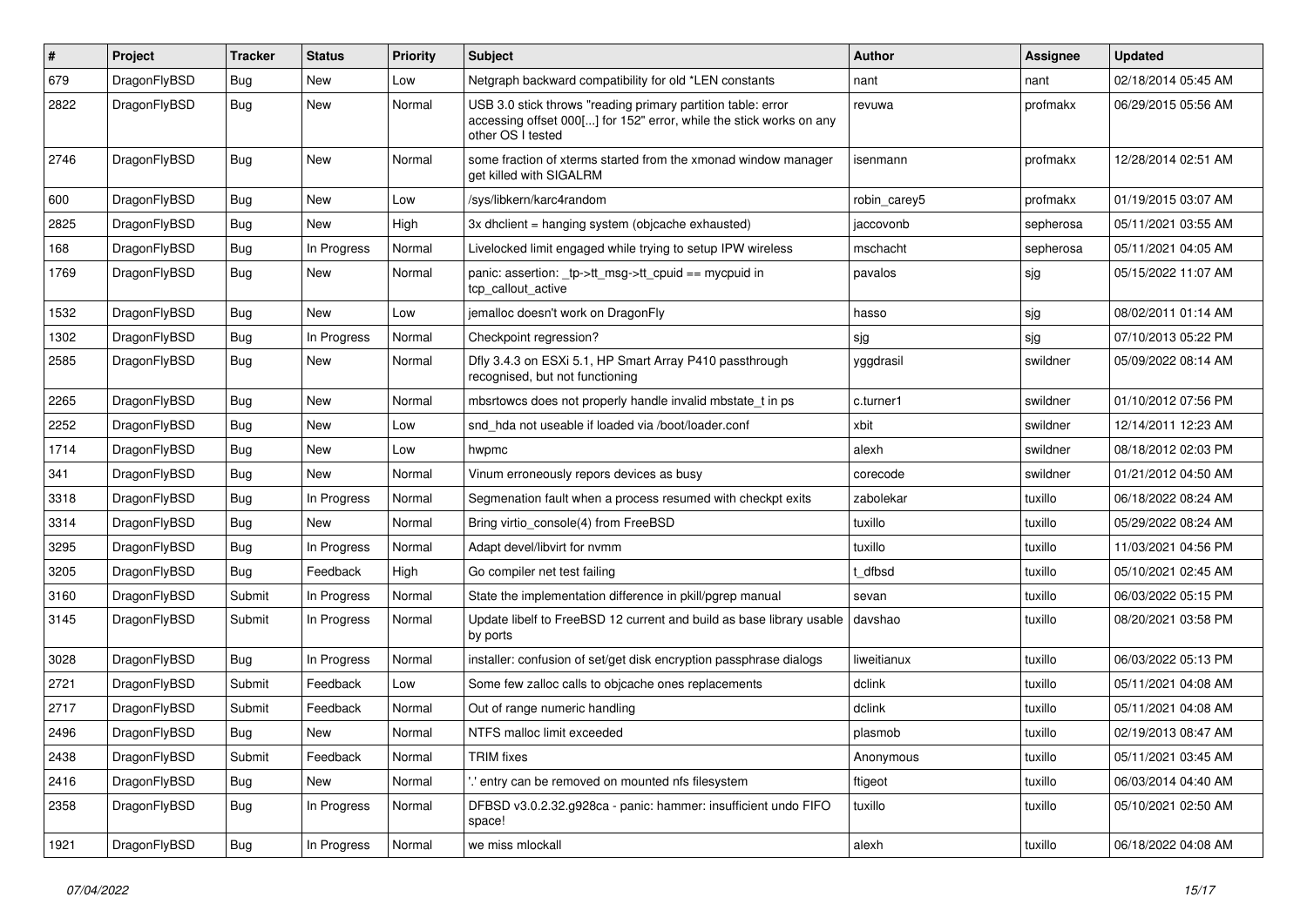| #    | Project      | <b>Tracker</b> | <b>Status</b> | <b>Priority</b> | Subject                                                                                      | <b>Author</b>    | <b>Assignee</b> | <b>Updated</b>      |
|------|--------------|----------------|---------------|-----------------|----------------------------------------------------------------------------------------------|------------------|-----------------|---------------------|
| 1876 | DragonFlyBSD | <b>Bug</b>     | New           | Normal          | devfs in $ ail + logging$ out from console(ttyv1+) -> panic                                  | qhwt.dfly        | tuxillo         | 05/31/2022 03:24 PM |
| 1819 | DragonFlyBSD | Bug            | In Progress   | Low             | truss - Major revamping task list                                                            | tuxillo          | tuxillo         | 11/27/2021 08:45 AM |
| 1700 | DragonFlyBSD | Submit         | In Progress   | Normal          | skip boot2 menu on <enter></enter>                                                           | Johannes.Hofmann | tuxillo         | 05/15/2022 08:35 AM |
| 1587 | DragonFlyBSD | <b>Bug</b>     | Feedback      | Normal          | can't gdb across fork                                                                        | corecode         | tuxillo         | 05/11/2021 03:54 AM |
| 1584 | DragonFlyBSD | Bug            | In Progress   | Normal          | can't use ssh from jail: debug1: read passphrase: can't open<br>/dev/tty: Device busy        | corecode         | tuxillo         | 05/11/2021 03:53 AM |
| 1583 | DragonFlyBSD | Bug            | In Progress   | Normal          | panic: assertion: cursor->trans->sync_lock_refs > 0 in<br>hammer_recover_cursor              | corecode         | tuxillo         | 05/11/2021 03:53 AM |
| 1579 | DragonFlyBSD | <b>Bug</b>     | Feedback      | Normal          | dfly 2.4.1 does not like HP DL360G4p and Smart Array 6400 with<br>MSA20                      | tomaz.borstnar   | tuxillo         | 06/02/2014 02:44 PM |
| 1556 | DragonFlyBSD | <b>Bug</b>     | <b>New</b>    | Normal          | many processes stuck in "hmrrcm", system unusable                                            | corecode         | tuxillo         | 05/11/2021 03:52 AM |
| 1547 | DragonFlyBSD | <b>Bug</b>     | In Progress   | Normal          | disklabel64 automatic sizing                                                                 | corecode         | tuxillo         | 05/11/2021 03:52 AM |
| 1528 | DragonFlyBSD | <b>Bug</b>     | In Progress   | Normal          | ktrace does not show proper return values for pipe(2)                                        | corecode         | tuxillo         | 05/11/2021 03:52 AM |
| 1475 | DragonFlyBSD | <b>Bug</b>     | In Progress   | Normal          | kernel blocks with low memory and syscons setting a high res mode<br>/ scrollback            | corecode         | tuxillo         | 05/11/2021 03:52 AM |
| 1474 | DragonFlyBSD | <b>Bug</b>     | <b>New</b>    | Normal          | ithread 1 unexpectedly rescheduled                                                           | corecode         | tuxillo         | 05/11/2021 03:52 AM |
| 1469 | DragonFlyBSD | <b>Bug</b>     | In Progress   | Normal          | Hammer history security concern                                                              | corecode         | tuxillo         | 05/11/2021 03:52 AM |
| 1442 | DragonFlyBSD | <b>Bug</b>     | <b>New</b>    | Normal          | blocking SIGSEGV and triggering a segment violation produces an<br>all CPU consuming process | corecode         | tuxillo         | 05/11/2021 03:52 AM |
| 1440 | DragonFlyBSD | <b>Bug</b>     | <b>New</b>    | Normal          | ptrace/gdb doesn't work after process blocks SIGTRAP                                         | corecode         | tuxillo         | 05/11/2021 03:52 AM |
| 1428 | DragonFlyBSD | <b>Bug</b>     | Feedback      | Low             | POSIX.1e implementation is too old                                                           | hasso            | tuxillo         | 05/11/2021 04:00 AM |
| 1397 | DragonFlyBSD | <b>Bug</b>     | Feedback      | Normal          | jobs -I output inconsistency when called from script                                         | Anonymous        | tuxillo         | 05/15/2022 05:07 AM |
| 1390 | DragonFlyBSD | <b>Bug</b>     | In Progress   | Normal          | Use id_t type for $\{get, set\}$ priority $()$                                               | Anonymous        | tuxillo         | 07/05/2019 02:18 AM |
| 1293 | DragonFlyBSD | <b>Bug</b>     | <b>New</b>    | Normal          | 2.2.1-REL Installer Request                                                                  | mk               | tuxillo         | 05/11/2021 04:00 AM |
| 1287 | DragonFlyBSD | <b>Bug</b>     | Feedback      | Normal          | altq configuration doesn't work                                                              | corecode         | tuxillo         | 05/11/2021 03:51 AM |
| 1198 | DragonFlyBSD | <b>Bug</b>     | <b>New</b>    | High            | DDB loops panic in db read bytes                                                             | corecode         | tuxillo         | 05/11/2021 03:51 AM |
| 1030 | DragonFlyBSD | <b>Bug</b>     | In Progress   | Normal          | msdosfs umount panic                                                                         | corecode         | tuxillo         | 05/11/2021 03:51 AM |
| 998  | DragonFlyBSD | <b>Bug</b>     | In Progress   | Normal          | Unconfiguring a vn while it is mounted                                                       | rumcic           | tuxillo         | 05/11/2021 04:00 AM |
| 911  | DragonFlyBSD | <b>Bug</b>     | Feedback      | Normal          | kldload/kernel linker can exceed malloc reserve and panic system                             | corecode         | tuxillo         | 05/11/2021 03:51 AM |
| 901  | DragonFlyBSD | Bug            | Feedback      | Normal          | route show needs to get data from all cpus                                                   | corecode         | tuxillo         | 05/11/2021 03:50 AM |
| 847  | DragonFlyBSD | <b>Bug</b>     | Feedback      | Normal          | processes getting stuck on mount point                                                       | corecode         | tuxillo         | 05/11/2021 03:50 AM |
| 781  | DragonFlyBSD | <b>Bug</b>     | In Progress   | Normal          | fdisk uses wrong geometry on usb flash drives                                                | corecode         | tuxillo         | 05/11/2021 03:50 AM |
| 742  | DragonFlyBSD | <b>Bug</b>     | In Progress   | Normal          | umount problems with multiple mounts                                                         | corecode         | tuxillo         | 06/25/2022 04:02 AM |
| 731  | DragonFlyBSD | <b>Bug</b>     | New           | Normal          | system freeze on "slice too large"                                                           | corecode         | tuxillo         | 06/25/2022 04:01 AM |
| 3089 | DragonFlyBSD | Bug            | In Progress   | Normal          | vtnet(4) - disable TCP checksum offload by default                                           | jlane            | vadaszi         | 05/11/2021 04:14 AM |